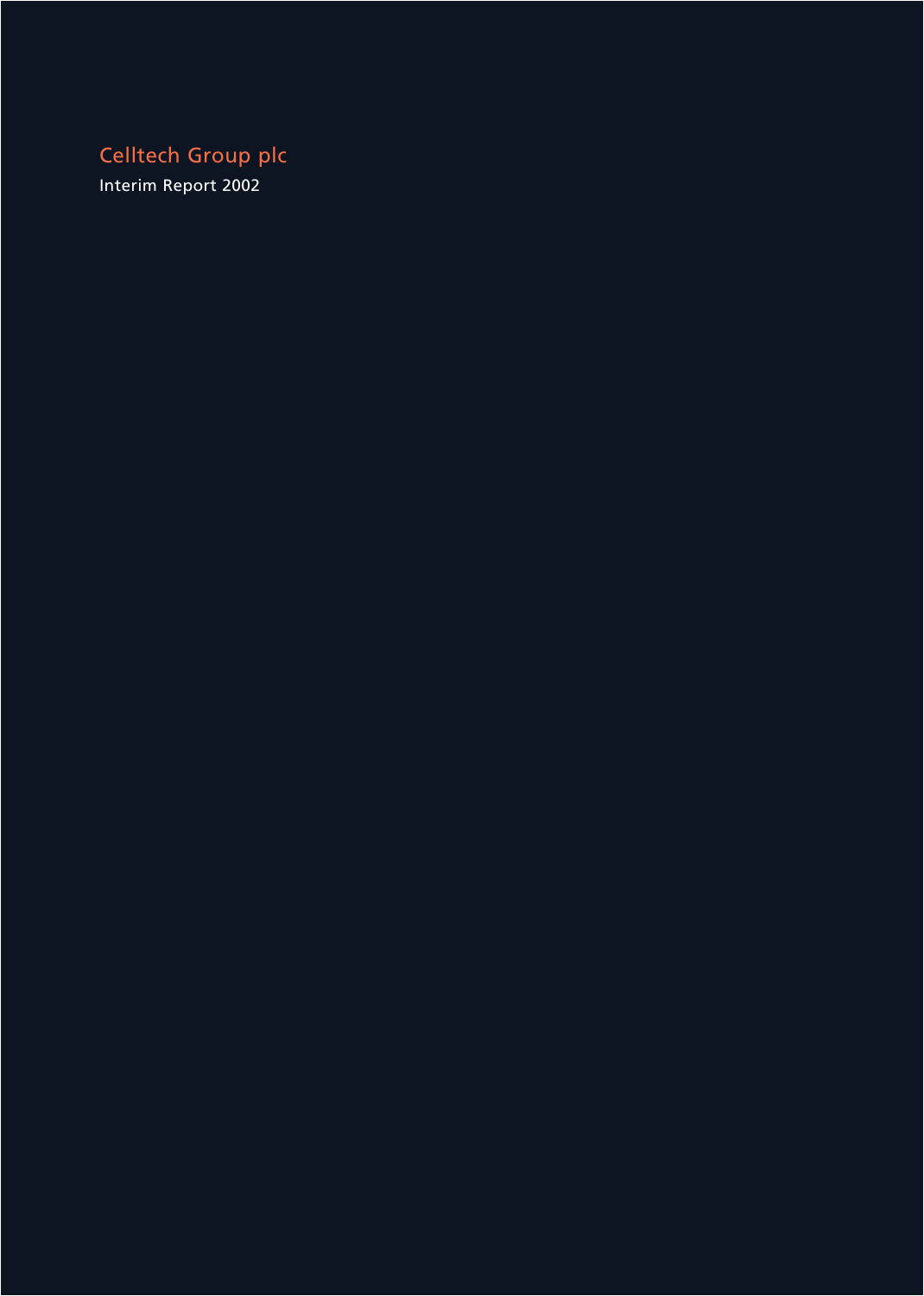### **Board of Directors**

J B H Jackson (Chairman)

Dr P J Fellner (Chief Executive Officer)

P V Allen (Finance Director)

Dr M G Lee (Research & Development Director)

J W Baker (Non Executive Director)

H R Collum (Non Executive Director)

Sir Tom Blundell (Non Executive Director)

Professor C R W Edwards (Non Executive Director)

Dr M E Jaffe (Non Executive Director)

M G Newmarch (Non Executive Director)

Dr P Read (Non Executive Director)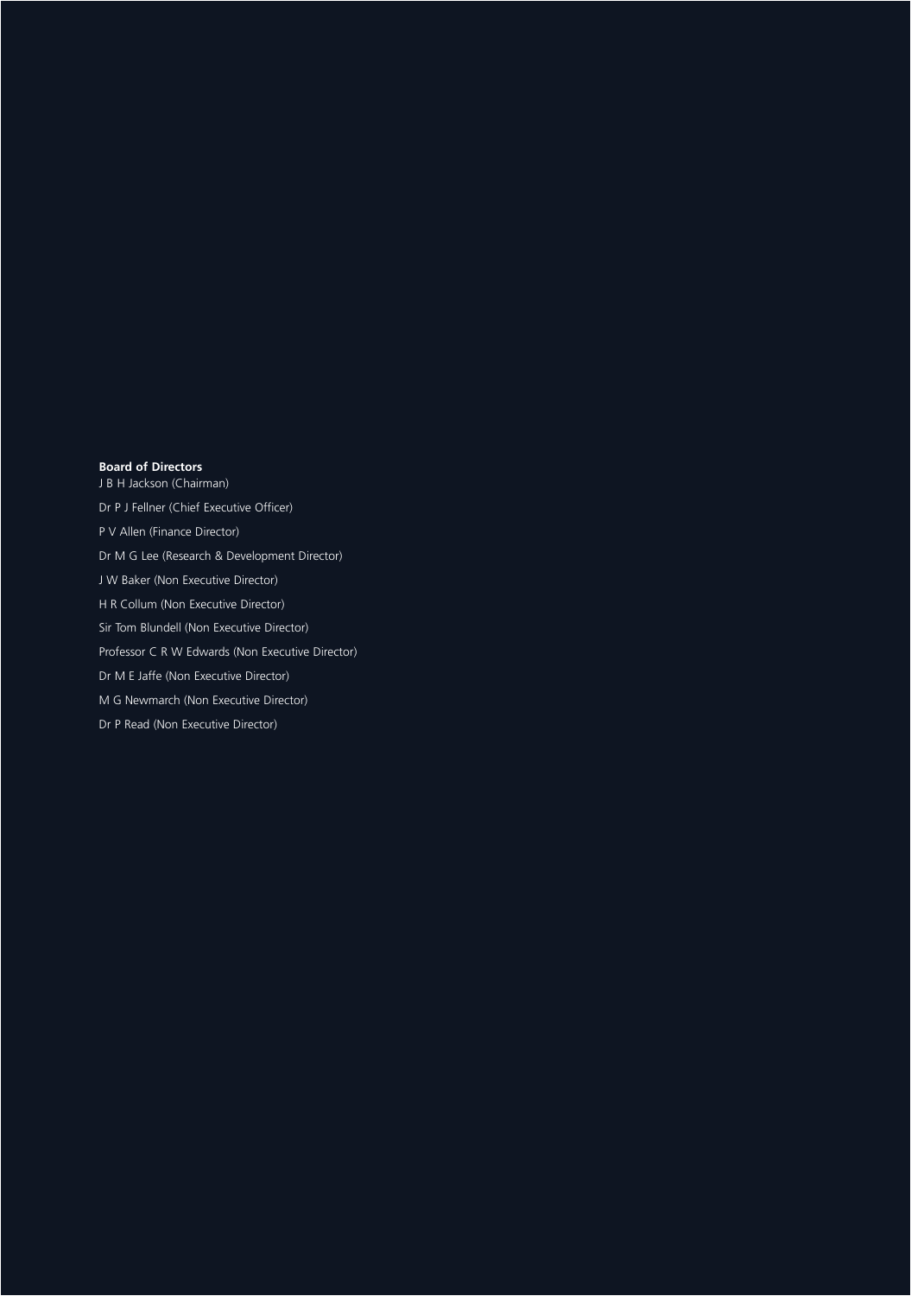# **Highlights**

### > **Financial\***

- Turnover: **£155.6 million** (+16%)
- Operating profit before other income: **£10.1 million** (+36%)
	- R&D investment: £45.1 million (+8%)
	- Increase in insurance costs: £2.7 million
- Net profit before taxation: **£11.9 million** (2001: £27.4 million, including £17.5 million initial payment from Pharmacia)
- Cash and liquid resources (at 30 June 2002): **£98.8 million**

### > **New product pipeline**

- **CDP 870:** Pharmacia is initiating Phase III development in rheumatoid arthritis, with initial patient dosing scheduled to begin in October 2002. Celltech has obtained encouraging Phase II results in Crohn's disease
- **CDP 571:** two large Phase III Crohn's disease studies have been completed; discussions are planned with regulatory authorities
- **PDE4 inhibitor:** Merck is continuing to progress a potent selective PDE4 inhibitor, which arose from their collaboration with Celltech, in Phase II studies in asthma and chronic obstructive pulmonary disease
- **CDP 323:** a novel small molecule orally-active integrin antagonist, has been entered into development as a potential treatment for immune and inflammatory disorders
- Strategic manufacturing alliances have been established with Biochemie (Novartis) and BioReliance for long-term supply of PEGylated antibody fragment-based products

### > **Discovery programmes and technology**

- A new collaboration with Amgen on novel antibody fragment-based osteoporosis treatments
- Access to Seattle Genetics' linker and cytotoxic drug technology, for new approaches to cancer and other applications

### > **Pharmaceutical business**

- Product sales: **£116.8 million** (+10%)
- Acquisition from Pharmacia, in July 2002, of rights to Dipentum in US and Europe; to be promoted by new Celltech specialist sales forces

\*The operational profit and loss account, which excludes goodwill amortisation and is set out on page 6, has been used when discussing the financial performance of the Group. Sales and royalties are stated at constant exchange rates.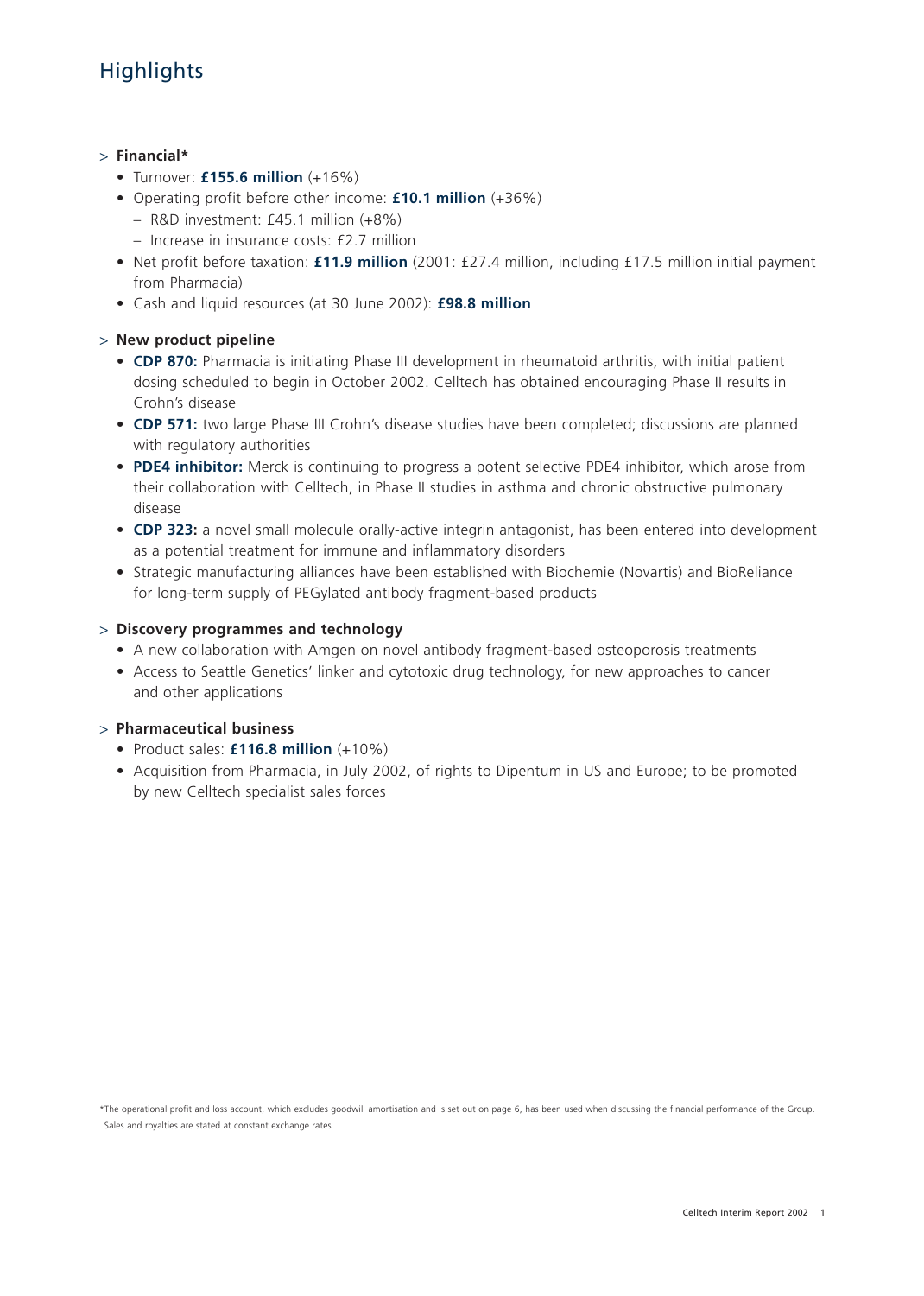Celltech's long-term business strategy is centred upon its commitment to innovative R&D as the principal route to creating new shareholder value, supported by revenues from its cash-generative pharmaceutical business. This business enables Celltech's R&D investment to be sustained at an internationally competitive level, whilst maintaining the Company's profitability.

In parallel, Celltech focuses upon retaining pipeline value through its partnering arrangements, which include co-marketing rights and profit-sharing elements. Celltech's partnering strategy also enables it to manage pipeline risk effectively, by pursuing a broad portfolio of products. The Company's business model, with its strong balance sheet and self-financing profile, enables it to consistently pursue the development of its pipeline, independent of capital market conditions.

Celltech's business has continued to progress well since its last Annual Report. Extensive progress has been made with key pipeline products, in particular the anti-TNF $\alpha$  antibody fragment CDP 870, where Pharmacia is initiating Phase III development in rheumatoid arthritis, with patient dosing scheduled to begin in October 2002. In addition, Celltech has obtained encouraging results with CDP 870 in two Phase II studies in Crohn's disease.

Celltech's partners continue to progress other important new treatments in mid- or late-phase clinical studies. These include Merck, which is progressing a potent, selective PDE4 inhibitor for respiratory diseases in Phase II studies, and Bristol-Myers Squibb which is continuing to evaluate BMS 275291 as a novel lung cancer treatment in Phase II/III studies.

Following the announcement of Phase III results with CDP 571 in Crohn's disease in July, Celltech intends to seek guidance from US and European regulatory authorities with regard to their likely requirements for marketing approval for the acute treatment of active Crohn's disease, and for its clinical management on an as-needed basis.

Recent additions to the pipeline, CDP 484 for arthritis and CDP 791 for cancer, are advancing well towards entry into initial clinical studies. A further novel small molecule orally-active product candidate, CDP 323, a potent VLA4 antagonist, has recently been entered into preclinical development, as a new potential treatment for a range of serious immune and inflammatory disorders.

Celltech is making significant progress towards refocusing its pharmaceutical business, which will play an important role in the future in leveraging value from its current pipeline products. The acquisition of promotional rights from Pharmacia for Dipentum, a treatment for inflammatory bowel disorders, will enable Celltech to accelerate the transformation of this business into one that is able to support marketing of novel products to specialist prescribing audiences. Celltech will establish small specialist gastroenterology sales forces in the US and Europe, initially to market Dipentum. It is intended that these sales forces will ultimately market CDP 571 and CDP 870 in Crohn's disease.

The existing pharmaceutical business, which along with Celltech's royalty income provides a consistent revenue stream to support Celltech's substantial investment in R&D, continued to perform well, with sales and royalties increasing by 16% to £155.6 million in the first half of 2002.

Operating profit, excluding other income and goodwill charges, showed strong underlying growth of 36% to £10.1 million, notwithstanding an 8% increase in R&D investment to £45.1 million. The operating income statement also includes an additional charge of £2.7 million for insurance costs, including a charge of

£1.5 million related to the liability for self-insured risk underwritten by the newly created captive insurance company, in response to large rises in insurance costs since September 2001. Excluding this charge, operating profit before other income and goodwill charges would have grown by 73% compared to the same period in 2001.

Profit before tax is markedly influenced by R&D-related milestone payments from collaborators, which can vary significantly year on year. Pro-forma earnings per share were 3.6p, compared to 8.3p in the first half of 2001, which included an initial CDP 870 collaboration payment of \$25 million (£17.5 million; EPS effect of 5.3p) from Pharmacia. Sales, marketing and distribution expenses increased by 25% to £38.8 million, reflecting both the effect of the US sales force expansion in the first half of 2001, and of the Thiemann acquisition. This figure is expected to be lower in the second-half following the restructuring of the US sales force announced in July 2002. This restructuring, which reduced Celltech's US general sales force from 350 to 170 representatives, was carried out following the conclusion of the planned post-launch promotion period for Metadate CD, and an appraisal of its ongoing in-market performance. Following the sales force restructuring, Celltech expects Metadate CD to make a significant positive financial contribution to the business. The restructuring will not result in any exceptional charges in the second-half financial results.

Celltech has continued to invest significantly in its discovery programmes and technology. It has entered into an important collaboration with Amgen to develop new treatments for osteoporosis, based upon the exploitation of a novel Celltech target, and using its antibody fragment technology. In March 2002, Celltech gained access to Seattle Genetics' novel linker and cytotoxic drug technology, enabling Celltech to pursue cytotoxic approaches in its core disease areas of immune/inflammatory disorders and cancer. This complements technology acquisitions made during 2001 from Abgenix and Neogenesis, which are now fully integrated into Celltech's discovery operations, and have both produced extremely encouraging results to date.

In order to ensure that Celltech has robust long-term availability of products for preclinical and clinical development, and for in-market supply, it has entered into two strategic manufacturing agreements during 2002. A recent agreement with Biochemie, a Novartis subsidiary, provides Celltech with flexible capacity for the large-scale manufacture of PEGylated antibody fragments, whilst its agreement with BioReliance, announced in March 2002, will provide supplies of products for preclinical and early stage clinical trials.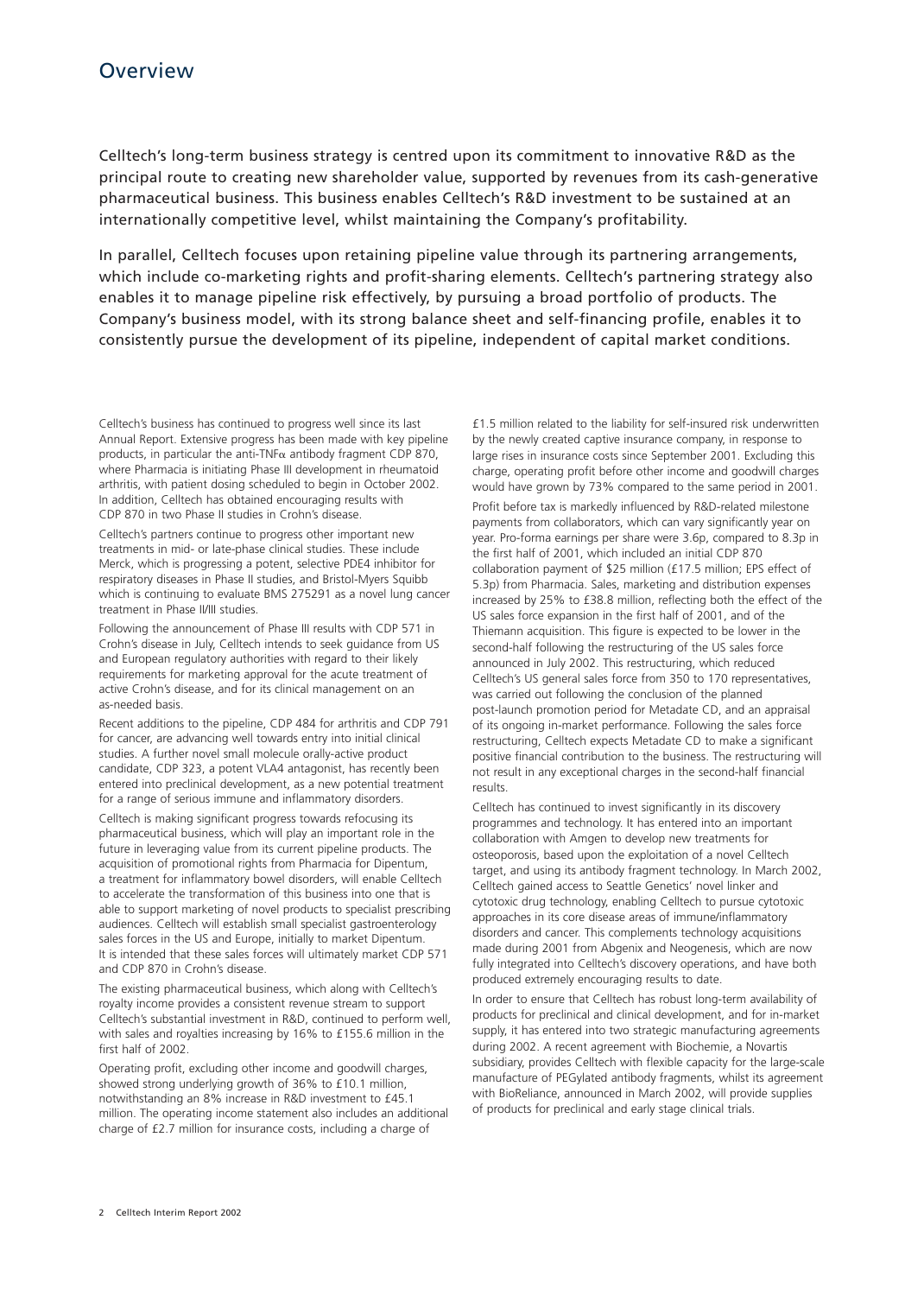# Operational Review

### **Celltech development pipeline**

| Product                           | Phase          | Indication                    | Partner                  |
|-----------------------------------|----------------|-------------------------------|--------------------------|
| Immune and inflammatory disorders |                |                               |                          |
| <b>CDP 571</b>                    | $\mathbb{H}$   | Crohn's disease               | Biogen                   |
| <b>CDP 870</b>                    | $\mathbf{III}$ | Rheumatoid arthritis          | Pharmacia                |
|                                   | Ш              | Crohn's disease               |                          |
| PDE4 inhibitor                    | $\mathbb{I}$   | Asthma/COPD                   | Merck                    |
| <b>CDP 484</b>                    | Preclinical    | Arthritis                     | $\qquad \qquad$          |
| <b>CDP 323</b>                    | Preclinical    | Immune/inflammatory disorders |                          |
| Cancer                            |                |                               |                          |
| BMS 275291                        | /              | Lung cancer                   | Bristol-Myers Squibb     |
| <b>CDP 860</b>                    | Ш              | Cancer                        |                          |
| <b>CMC-544</b>                    | Preclinical    | Non-Hodgkin's lymphoma        | Wyeth                    |
| <b>CDP 791</b>                    | Preclinical    | Cancer                        | $\qquad \qquad$          |
| Other                             |                |                               |                          |
| <b>AAVCF</b>                      | Ш              | Cystic fibrosis               | <b>Targeted Genetics</b> |

### **NEW PRODUCT DEVELOPMENT**

Celltech continues to invest substantial resources in its drug discovery efforts, and in vigorously developing the innovative pipeline products arising from these programmes. Celltech is committed to maximising the returns it will receive from these pipeline products, by undertaking most or all of the development of certain products itself, and partnering others with leading pharmaceutical or biotechnology companies. This enables Celltech to pursue a broad portfolio, ensuring that overall pipeline development risks are effectively managed.

Celltech has assembled a strong technology platform underpinning its R&D efforts, including its PEGylated antibody fragment technology, which is now being used in four of its development programmes. This platform has been further strengthened during 2002 with access to Seattle Genetics' novel linker and cytotoxic drug technology. In addition, Celltech has successfully integrated both Abgenix's SLAM technology and Neogenesis' screening capabilities into its own research efforts, and substantial progress is being made in a range of discovery programmes employing these technologies. The productivity of Celltech's discovery efforts is illustrated by the recent advance of a further novel entity, CDP 323, into preclinical development.

Celltech currently has an extensive product portfolio with six products in Phase II or Phase III development and a further four products in earlier stage development. Advances with the key midor late-phase products, and their current status, are outlined below.

### **CDP 870**

 $CDP$  870, a PEGylated humanised anti-TNF $\alpha$  antibody fragment, is being developed as a new treatment for rheumatoid arthritis (RA) and Crohn's disease through a major collaboration with Pharmacia. The market for existing anti-TNF $\alpha$  products is growing substantially, with annualised sales for this drug class currently running at around \$2 billion. Significant further growth is expected, from increased penetration of existing indications, and through the entry of this product class into additional therapeutic areas.

Results from Phase II studies in RA, reported previously, demonstrated a competitive clinical profile for CDP 870, which has been confirmed through further Phase II studies. Pharmacia has now developed a revised formulation of the product which will be

used for the extensive Phase III programme, and subsequently in-market. Following FDA review of this new formulation, and of the Phase III clinical plans, Pharmacia are initiating Phase III studies with patient dosing scheduled to begin in October 2002. Celltech will receive a milestone payment during the second half of 2002 related to the entry of the product into Phase III studies.

In May 2002 Celltech reported that a small Phase II study with CDP 870 administered intravenously in Crohn's disease confirmed earlier efficacy and safety findings obtained from a large subcutaneous dosing study. Planning is ongoing for Phase III studies with CDP 870 in Crohn's disease.

Celltech's collaboration with Pharmacia provides Celltech with co-development and co-marketing rights in the US, EU and Japan. Celltech will earn a share of the profits arising from product sales in RA and Crohn's disease in these territories, along with royalties on sales elsewhere. In July 2002, Pfizer announced that it had signed a definitive agreement to acquire Pharmacia. The terms of Celltech's collaboration agreement are unaffected by this transaction.

### **CDP 571**

Celltech recently announced the results of two large Phase III studies with its humanised anti-TNF $\alpha$  antibody CDP 571 (previously called Humicade) in Crohn's disease.

The principal study, involving 400 patients, assessed the efficacy and safety of CDP 571 in achieving acute clinical responses, and in maintaining responses over 28 weeks. CDP 571 was administered intravenously, at 8-weekly intervals, at a dose of 10mg/kg. Treatment-related benefit was assessed by the numbers attaining a significant reduction in Crohn's disease activity index (CDAI) or disease remission.

CDP 571 treatment achieved statistically significant efficacy in respect of a range of acute and 28-week clinical endpoints. The 28-week combined primary endpoint (CDAI reduction ≥100 points and/or remission) was not reached when analysed on an intent to treat basis, but did achieve statistical significance on per protocol data analysis.

Celltech has sought input from gastroenterology clinical opinion leaders with regard to the management of Crohn's disease by anti-TNF $\alpha$  drugs. It has been advised that their acute use, to control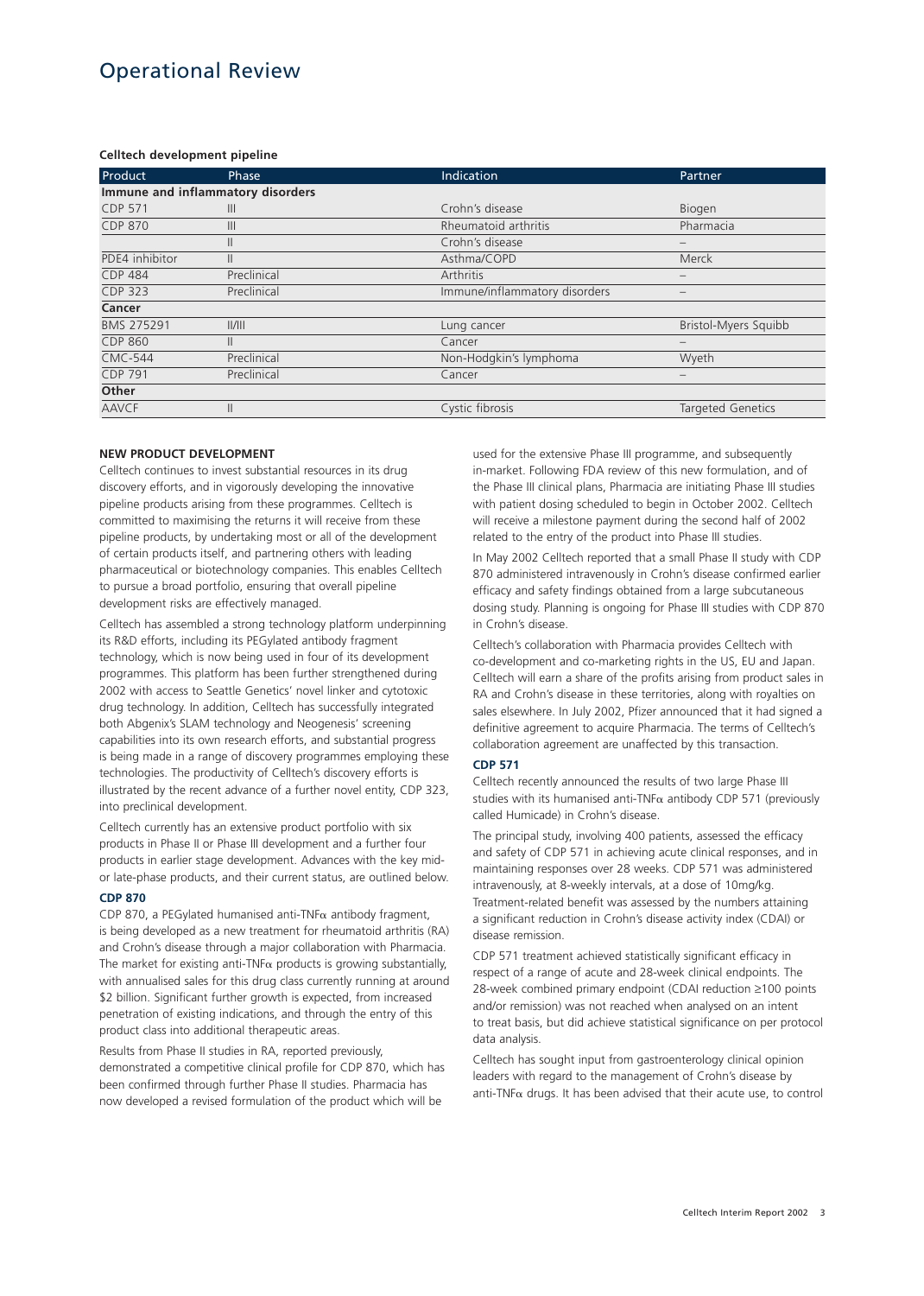## Operational Review

continued

disease flare, followed by cessation of use until required to treat a further episode of flare, would be a desirable profile. The results obtained with CDP 571 suggest that it is potentially well suited for such episodic treatment, as evidenced by the significant efficacy observed at the 2- and 4-week endpoints, combined with its excellent safety profile. Importantly, very low immunogenicity was observed on repeated dosing.

Celltech has also conducted a pilot open label study in patients who are hypersensitive to infliximab, which showed that CDP 571 is well tolerated and demonstrated encouraging efficacy in relation to acute endpoints in these patients.

Celltech intends to seek guidance from US and European regulatory authorities with regard to the database likely to be required for CDP 571 marketing approval for acute treatment of active Crohn's disease, and for its ongoing clinical management on a periodic, as-needed basis.

CDP 571 is partnered with Biogen, under an equal profit sharing arrangement. Biogen and Celltech intend to review the collaboration following the discussions with regulatory authorities.

### **PDE4 inhibitors**

Phosphodiesterase 4 (PDE4) is a key mediator of underlying inflammation in a number of diseases, including respiratory disorders such as asthma and chronic obstructive pulmonary disorder (COPD). Antagonism of PDE4 by a small molecule orally-active product represents a potentially important therapeutic advance in the treatment of these diseases.

Merck continues to progress a novel, potent once-daily PDE4 inhibitor, which arose from their collaboration with Celltech, in Phase II studies for the treatment of asthma and COPD. Under the terms of the collaboration Celltech will receive progress-related milestone payments, and royalties on worldwide product sales. Celltech also has an option to obtain a share of future profits, through a contribution to Phase III development costs.

Separately, Schering-Plough has notified Celltech that they intend to discontinue development of their PDE4 inhibitor SCH 351591, which was in Phase I studies.

### **SCH 55700**

Schering-Plough has informed Celltech that, following the results of a large Phase II study of SCH 55700, a humanised anti-interleukin 5 antibody, in moderate-severe asthma, they do not intend to pursue development of SCH 55700 in this indication, since the marked and sustained suppression of eosinophils which was observed did not correlate with a clinically useful reduction in asthma symptoms.

### **CDP 860**

CDP 860 is a PEGylated humanised antibody fragment targeted against the beta-receptor for Platelet Derived Growth Factor (PDGF). Recent published research has highlighted the potential for inhibition of the PDGF<sub>B</sub> receptor as a novel approach for the treatment of cancer. CDP 860 will shortly enter an initial Phase II study to determine whether the drug is able to selectively enhance tumour uptake of a standard chemotherapy regimen. The results from this study are expected during 2003.

Celltech retains full commercial rights to CDP 860.

### **BMS 275291**

Bristol-Myers Squibb continues to evaluate this selective matrix metalloproteinase inhibitor in a large Phase II/III trial in

non-small cell lung cancer, which is expected to be completed during 2003.

Celltech will receive further substantial milestone payments and royalties, should the product be successfully commercialised.

### **Early stage pipeline**

There have been continuing advances with novel early-stage development and research programmes. Two PEGylated antibody fragment candidates, CDP 484 for arthritis and CDP 791 for cancer, were entered into preclinical development in late 2001. Both these products are expected to enter Phase I clinical studies in the first half of 2003.

A further product candidate, CDP 323, has recently entered preclinical development. This product is a novel, orally-active small molecule, which exhibits potent activity in anti-inflammatory and immunomodulatory models. It acts as a selective, high affinity antagonist of the integrin VLA4, a validated mechanism which has potential in a number of diseases, including rheumatoid arthritis, inflammatory bowel disease and multiple sclerosis.

Excellent progress is also being made with Celltech's research pipeline, in particular with the anti-sclerostin programme for osteoporosis, recently partnered with Amgen, which possesses considerable expertise in bone biology. Other discovery opportunities, focused in Celltech's core areas of immune/ inflammatory disorders and cancer, are continuing to progress well.

### **PHARMACEUTICALS**

Celltech's pharmaceuticals business performs two key strategic roles, firstly to provide sustained operational cashflow to finance the development of key pipeline products, and secondly to provide a platform for the future specialised marketing of some of those products.

Substantial progress has been made in the last six months in refocusing Celltech's pharmaceutical operations. The acquisition from Pharmacia of US and European promotional rights to Dipentum, announced in July 2002, will enable Celltech to accelerate the transformation of the business into one that is able to support marketing of its pipeline products to specialist prescribing audiences. This agreement gives Celltech exclusive sales, marketing and distribution rights for the product in the US, and also provides Celltech with an option to acquire all rights to the product in the US and rest of world excluding Europe in January 2005. Celltech has made an initial payment to Pharmacia of \$6 million in respect of these rights, and may make additional payments of up to \$12 million, should it elect to exercise its option. Celltech has also recently completed the purchase of European rights for Dipentum, involving total payments of \$20 million, to be made during 2002 and 2003. Celltech will establish a gastroenterology sales force in the US, initially with 30 representatives to market Dipentum. In Europe, a part of each sales force will be refocused from their current primary care area to address specialist gastroenterology audiences. The overall size of the European sales organisation will remain broadly similar to its current level. It is intended that these sales forces will in the future market CDP 571 and CDP 870 in Crohn's disease. Celltech will continue to evaluate further small product opportunities that can be marketed by its specialist sales forces.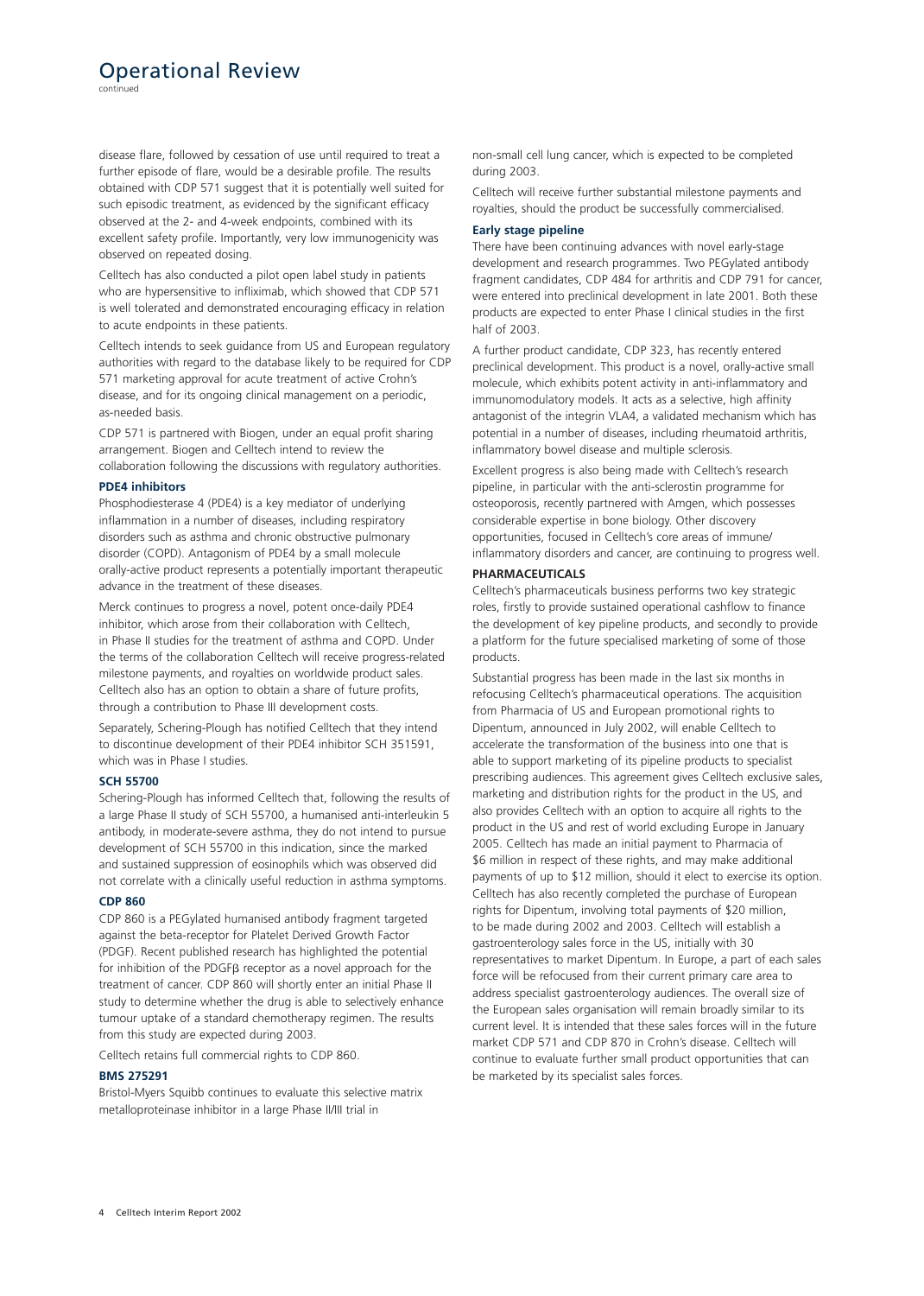### **Sales of major products and royalty income**

|                                | 2002        | 2001*                    | $\%$   |
|--------------------------------|-------------|--------------------------|--------|
|                                | $f$ million | £ million                | change |
| <b>Tussionex</b>               | 24.7        | 25.2                     | $-2$   |
| Zaroxolyn                      | 15.7        | 14.4                     | $+9$   |
| Metadate CD                    | 11.4        | 5.0                      | $+129$ |
| Generic methylphenidate        | 7.5         | 9.2                      | $-18$  |
| Delsym                         | 4.1         | 2.3                      | $+79$  |
| Ionamin                        | 4.0         | 2.8                      | $+43$  |
| Perenterol                     | 3.9         | $\overline{\phantom{0}}$ | na     |
| Coracten                       | 2.8         | 2.6                      | $+8$   |
| Pediapred                      | 2.3         | 3.7                      | $-38$  |
| Semprex-D                      | 1.7         | 5.2                      | $-67$  |
| Other                          | 38.7        | 36.3                     | $+7$   |
| <b>Total product sales</b>     | 116.8       | 106.7                    | $+10$  |
| Antibody engineering           | 26.3        | 16.4                     | $+60$  |
| Pertactin                      | 5.1         | 3.7                      | $+38$  |
| Asacol                         | 4.2         | 4.9                      | $-14$  |
| Mylotarg                       | 1.7         | 2.1                      | $-19$  |
| Other                          | 1.5         | 0.4                      | $+276$ |
| <b>Total royalties</b>         | 38.8        | 27.5                     | $+41$  |
| <b>Total sales</b>             | 155.6       | 134.2                    | $+16$  |
| Effect of exchange differences | -           | 0.4                      | n/a    |
| As reported                    | 155.6       | 134.6                    | $+16$  |

\* At constant exchange rates

The Thiemann organisation, now renamed Celltech, which provides the Group with a substantial sales and marketing platform in Germany, has been successfully integrated into the pharmaceutical business, and Celltech is currently exploring a number of options to facilitate sales force coverage of the remaining major European markets.

As part of its overall strategy of refocusing its sales and marketing capabilities towards specialist audiences, Celltech also recently announced a restructuring of its US general sales force. The US sales force was expanded during 2001 in order to support the launch of Metadate CD. Following the conclusion of the immediate postlaunch promotional effort, and an appraisal of the in-market performance of Metadate CD, Celltech reduced the US general sales force, from 350 to 170 representatives, during the third quarter of 2002. The restructured sales force will continue to detail Celltech's cough/cold range of products and Zaroxolyn, and will support a more focused marketing campaign with Metadate CD.

The existing pharmaceutical business is providing Celltech with a stable revenue base, with an overall increase of 10% in first half product sales. Excluding the impact of the Thiemann acquisition in September 2001, product sales were slightly lower, at £104.3 million (2001: £106.7 million). This was due mainly to significant US distributor restocking during H1 2001, following planned inventory reductions during 2000. Product sales and royalties are reported in the accompanying table at constant exchange rates (CER), although the effect of exchange differences in the first half of 2002 against the corresponding period in 2001 is immaterial. The performances of major products were as follows:

### **Cough/cold products**

Sales of Celltech's cough/cold range of products, including Tussionex and Delsym, performed solidly in the first half of 2002, notwithstanding a weak cough/cold season in the US. Tussionex, a prescription-only anti-tussive agent with a 12-hour action, showed

steady sales at £24.7 million for the first half (2001: £25.2 million). Delsym, an over the counter cough medicine, increased sales to £4.1 million (2001: £2.3 million).

Celltech is developing a further product, Codeprex, using its Pennkinetic sustained release technology, which is a 12-hour duration codeine-based product. A US NDA was submitted to the FDA in May 2001, and an approvable letter was received in February 2002. Celltech is currently addressing the points made in the approvable letter and it is anticipated that the product will be launched during 2003.

### **Zaroxolyn**

This diuretic for the treatment of congestive heart failure increased sales by 9% to £15.7 million (2001: £14.4 million).

### **Methylphenidate products**

Sales of generic methylphenidate products, for the treatment of attention deficit hyperactivity disorder (ADHD), continue to decline as patients switch to newer once-daily treatments. Celltech's generic methylphenidate products declined in line with the overall market, by 18% to £7.5 million (2001: £9.2 million). This decline is expected to continue in line with the trend towards prescription of once-daily formulations.

Metadate CD, Celltech's once-daily treatment for ADHD, was launched in May 2001 and has achieved over 11% of prescriptions in the once-daily methylphenidate market, and over 3% market share of the overall ADHD market. Sales of Metadate CD for the first half of 2002 were £11.4 million (2001: £5 million). Following the sales force restructuring detailed above, Celltech expects Metadate CD to make a significant positive financial contribution to the business, although it is not anticipated that the product will grow substantially from its current level.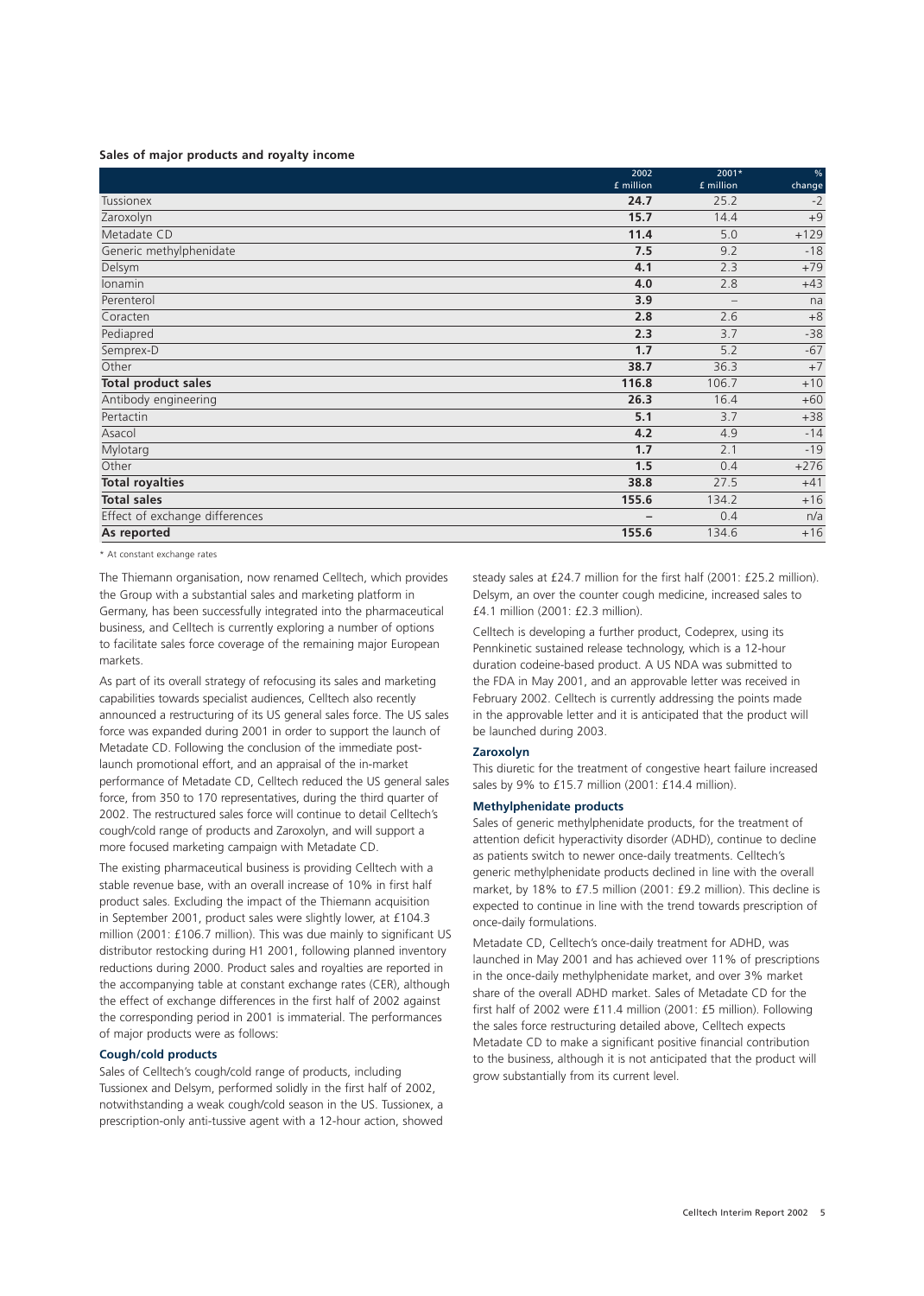## Financial Results

The financial results for the first half of 2002 reflect a strong underlying performance by the business of the Group, with an increase in operating profit before other income of 36%. The operating expenses for the first half of 2002 incorporate an increase in insurance costs in the period of £2.7 million following the dramatic changes in the insurance market since September 2001. Excluding this charge, operating profit before other income would have shown an increase of 73%.

### **Operational profit and loss account for Celltech Group for six months to 30 June 2002**

|                                        | 2002      | 2001      | %      |
|----------------------------------------|-----------|-----------|--------|
|                                        | £ million | £ million | change |
| <b>Sales</b>                           | 155.6     | 134.6     | $+16$  |
| Cost of sales                          | (48.8)    | (41.9)    | $+16$  |
| <b>Gross profit</b>                    | 106.8     | 92.7      | $+14$  |
| Research and development               | (45.1)    | (41.7)    | $+8$   |
| Sales, marketing and distribution      | (38.8)    | (31.0)    | $+25$  |
| Corporate and general administration   | (12.8)    | (12.6)    | $+2$   |
| <b>Total expenses</b>                  | (96.7)    | (85.3)    | $+13$  |
| Operating profit before other income   | 10.1      | 7.4       | $+36$  |
| Other income                           | 0.9       | 17.8      | nm     |
| Operating income: pre goodwill charges | 11.0      | 25.2      | nm     |
| Interest                               | 0.9       | 2.2       |        |
| Net profit: pre goodwill charges       | 11.9      | 27.4      |        |

Total sales and royalties grew by 16% to £155.6 million, with product sales increasing by 10% to £116.8 million. The performance of key products is detailed in the operational review. Royalty income continued to show strong growth, driven predominately by a 60% increase in antibody engineering revenues, reflecting the strong growth in the underlying products.

Research and development expenses increased to £45.1 million (2001: £41.7 million), net of £2.9 million deferred funding for CDP 870 development in Crohn's disease from Pharmacia (2001: £4.6 million). This investment is expected to increase in the second half of 2002 as Celltech prepares for the entry into clinical development of several new pipeline products.

Sales and marketing expenses of £38.8 million (2001: £31 million) reflected the full effect of the US sales force expansion undertaken during 2001, in addition to the impact of the Thiemann acquisition. Following the reduction in the US general sales force announced in July 2002, these expenses will reduce significantly in the second half of 2002, partly offset by a charge related to the restructuring, which will be included within operating expenses.

Celltech, like many other companies, has been significantly impacted by the global increase in insurance premiums, which was exacerbated by the events of 11 September 2001. Premiums in the insurance year to September 2002 have increased by 57% to £6.1 million. This situation would have been considerably more adverse had a three year agreement not been in place for certain layers of product liability insurance. It is estimated that this agreement will have saved Celltech some £4 million of premiums for each of the years 2002 and 2003.

As a consequence of these onerous changes in the insurance market, which has continued to harden for the annual renewal of cover to September 2003, and in anticipation of significant further increases in liability premiums in 2003/4, Celltech has formed a subsidiary captive insurance company to underwrite certain areas of risk. An initial charge of £1.5 million has been recorded in the six months to June 2002 and it is anticipated that a similar charge will be required in the second half. A further charge is likely to be required in 2003 to reflect the risks underwritten by this captive insurance company based on estimates of future incidence. It will initially cover certain product liability risks, but from September 2003 will underwrite broader liability risks, thereby allowing Celltech to reduce the level of premiums paid to external insurers. The charge in 2002 and any charge required in 2003 will impact profits in those years; in the six months to 30 June 2002 insurance costs, which are predominantly included in cost of sales, have consequently increased by £2.7 million compared to the equivalent period last year. The effect of this charge for the captive insurance subsidiary will be to decrease earnings per share for the year from previous market expectations by approximately 1.0p.

Corporate and general administration expenses were tightly controlled during 2002, with a 2% increase from the first half of 2001.

Notwithstanding the increase in operating expenses detailed above, operating profit, excluding other operating income, increased by 36% to £10.1 million. Overall operating profit was £11 million (2001: £25.2 million, including a £17.5 million up front payment from Pharmacia in respect of the CDP 870 collaboration), with net profit before tax and goodwill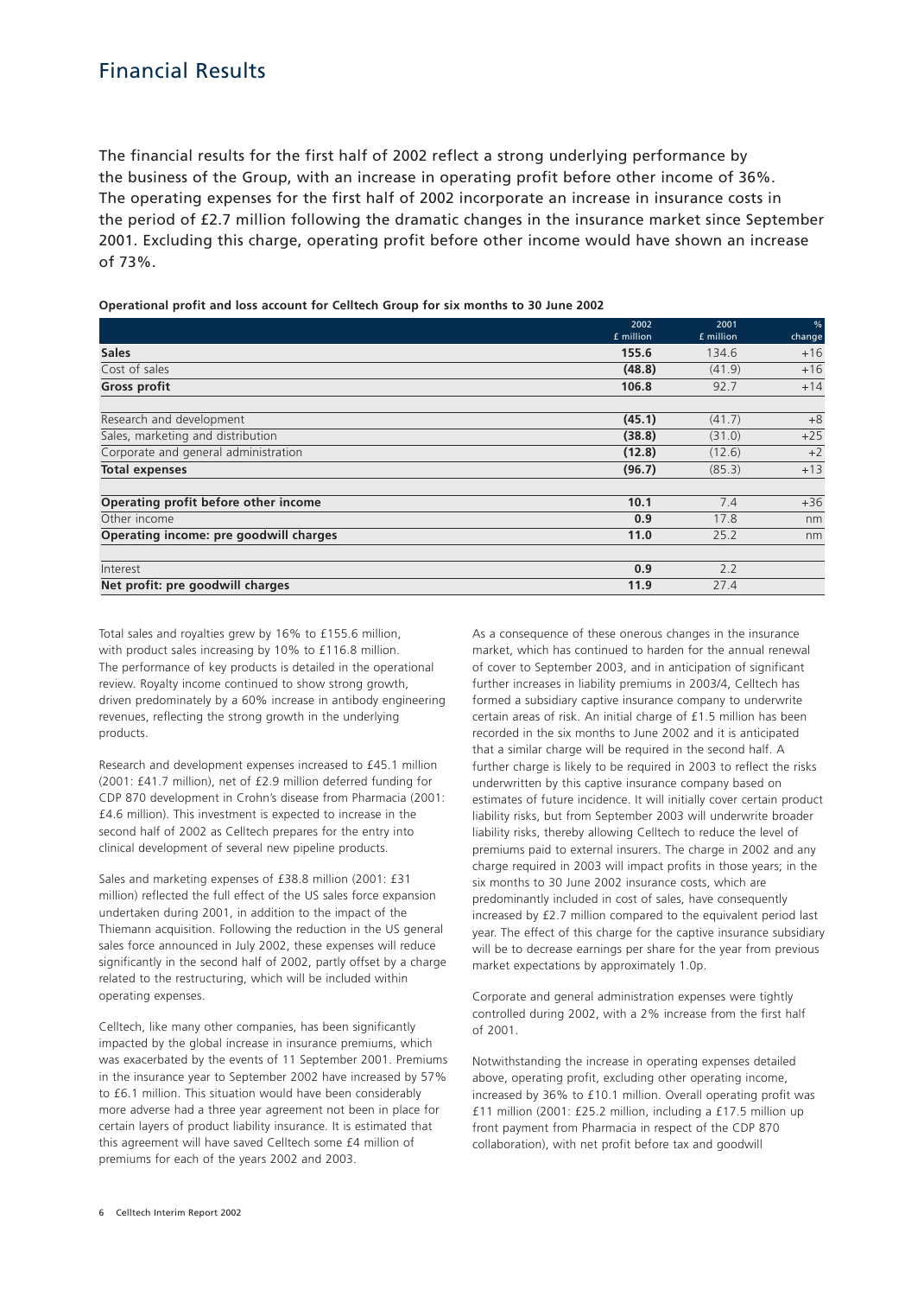amortisation amounting to £11.9 million. Earnings per share before goodwill amortisation were 3.6p.

Other operating income includes milestone income of £1.6 million relating predominately to Celltech's collaborations with Biogen, Abbott and Amgen, less a £0.7 million write down required in respect of the Group's small portfolio of equity investments.

The cash position of the Group remains strong, with a gross cash position of £98.8 million as at 30 June 2002, partially offset by \$50 million (£32.6 million) senior loan notes repayable December 2003. In addition, the Group has committed undrawn borrowing facilities of £80 million. The Group believes its finances will be adequate for currently envisaged operational requirements and small technology or infrastructure acquisitions.

Interest income for the six months to June 2002 was lower than the equivalent period in 2001. This was attributable to lower interest rates during the period on cash balances, particularly in the US, in addition to a lower average cash balance.

The effective tax rate for the six months to June 2002 was 16% (2001: 17%). Due to the availability of tax losses, Celltech expects to maintain a tax rate of not more than 20% for at least three years, based upon the current fiscal environment in the US and UK.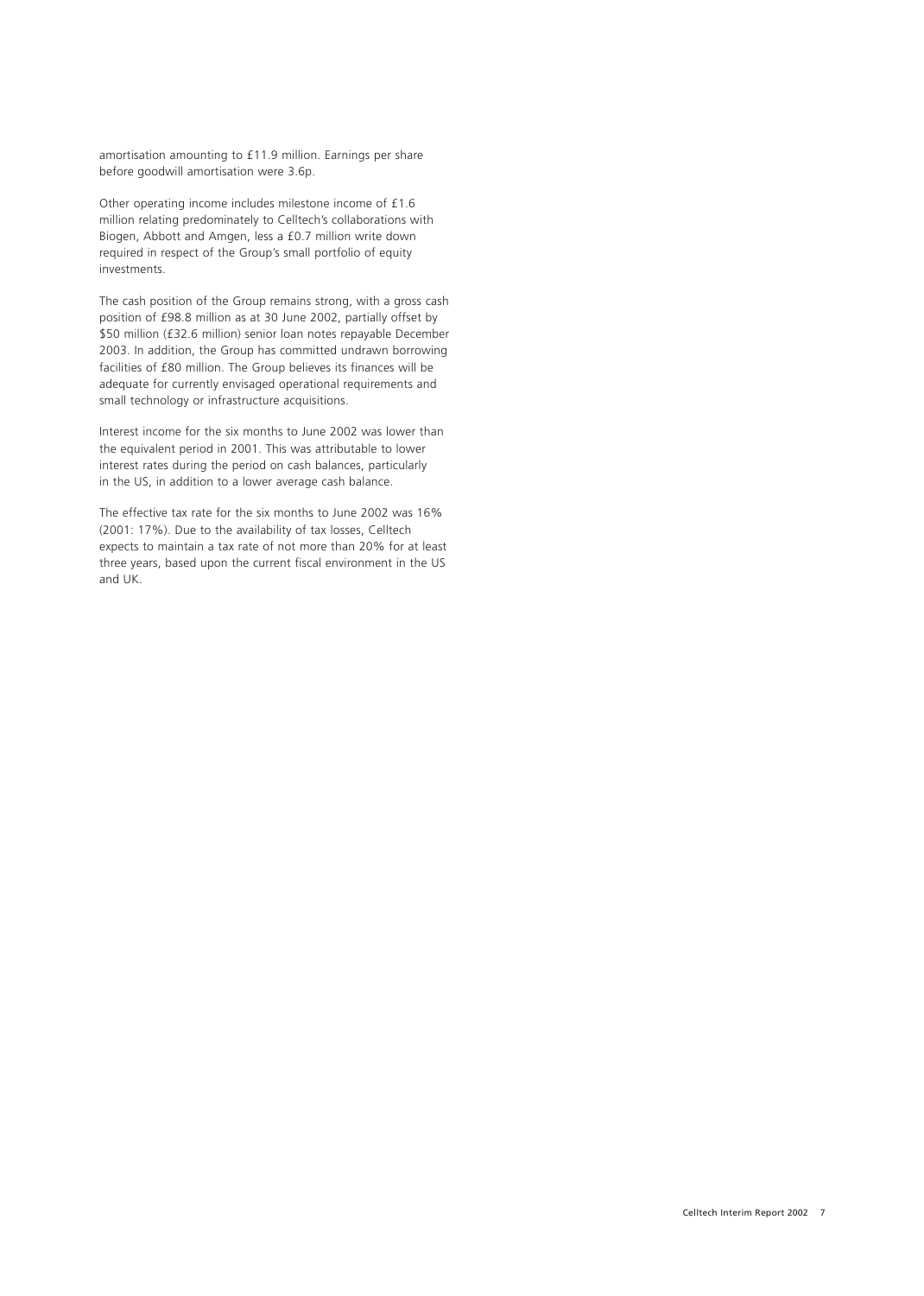# Consolidated Profit and Loss Account

|                                                      |                |                           |                          | Six months ended 30 June | 6 months<br>ended | Year ended    |  |
|------------------------------------------------------|----------------|---------------------------|--------------------------|--------------------------|-------------------|---------------|--|
|                                                      |                | 2002                      | 2002                     | 2002                     | 30 June           | 31 December   |  |
|                                                      |                | <b>Before</b><br>qoodwill | Goodwill                 | <b>Total</b>             | 2001<br>Total     | 2001<br>Total |  |
|                                                      | Notes          | £ million                 | £ million                | £ million                | £ million*        | £ million     |  |
| <b>Turnover</b>                                      |                | 155.6                     | $\qquad \qquad -$        | 155.6                    | 134.6             | 303.1         |  |
| Cost of sales                                        |                | (48.8)                    | -                        | (48.8)                   | (41.9)            | (83.5)        |  |
| Gross profit                                         |                | 106.8                     | $\overline{\phantom{0}}$ | 106.8                    | 92.7              | 219.6         |  |
| <b>Expenses:</b>                                     |                |                           |                          |                          |                   |               |  |
| Research and development                             |                | (45.1)                    |                          | (45.1)                   | (41.7)            | (90.7)        |  |
| Selling, marketing and distribution expenses         |                | (38.8)                    |                          | (38.8)                   | (31.0)            | (78.6)        |  |
| General administrative expenses excluding            |                |                           |                          |                          |                   |               |  |
| integration items and goodwill charges               |                | (12.8)                    |                          | (12.8)                   | (12.6)            | (24.9)        |  |
| Integration costs                                    |                |                           |                          |                          |                   | (7.8)         |  |
| Goodwill amortisation                                |                |                           | (46.8)                   | (46.8)                   | (43.1)            | (92.6)        |  |
| <b>Total expenses</b>                                |                | (96.7)                    | (46.8)                   | (143.5)                  | (128.4)           | (294.6)       |  |
| Operating profit/(loss) before other income          |                | 10.1                      | (46.8)                   | (36.7)                   | (35.7)            | (75.0)        |  |
| Other operating income                               | $\overline{2}$ | 0.9                       |                          | 0.9                      | 17.8              | 18.8          |  |
| <b>Operating profit/(loss)</b>                       |                | 11.0                      | (46.8)                   | (35.8)                   | (17.9)            | (56.2)        |  |
| Net interest receivable                              |                | 0.9                       |                          | 0.9                      | 2.2               | 3.6           |  |
| Profit/(loss) on ordinary activities before taxation |                | 11.9                      | (46.8)                   | (34.9)                   | (15.7)            | (52.6)        |  |
| Tax on profit/(loss) on ordinary activities          | 3              | (1.9)                     | 2.5                      | 0.6                      | (2.0)             | (2.9)         |  |
| Profit/(loss) on ordinary activities after taxation  |                | 10.0                      | (44.3)                   | (34.3)                   | (17.7)            | (55.5)        |  |
| Accrual for unpaid preference share dividend         |                | (0.1)                     |                          | (0.1)                    | (0.1)             | (0.2)         |  |
| Transfer to/(from) profit and loss reserve           |                | 9.9                       | (44.3)                   | (34.4)                   | (17.8)            | (55.7)        |  |
|                                                      |                |                           |                          |                          |                   |               |  |
| <b>Basic earnings per share</b>                      | 4              | 3.6 <sub>p</sub>          |                          | (12.5)p                  | (6.5)p            | (20.3)p       |  |
| Diluted earnings per share                           | 4              | 3.6p                      |                          | (12.5)p                  | (6.5)p            | (20.3)p       |  |

The pro-forma results of the Group for the comparative periods are presented on page 16 to this interim statement \* Restated for FRS 19, see note 3.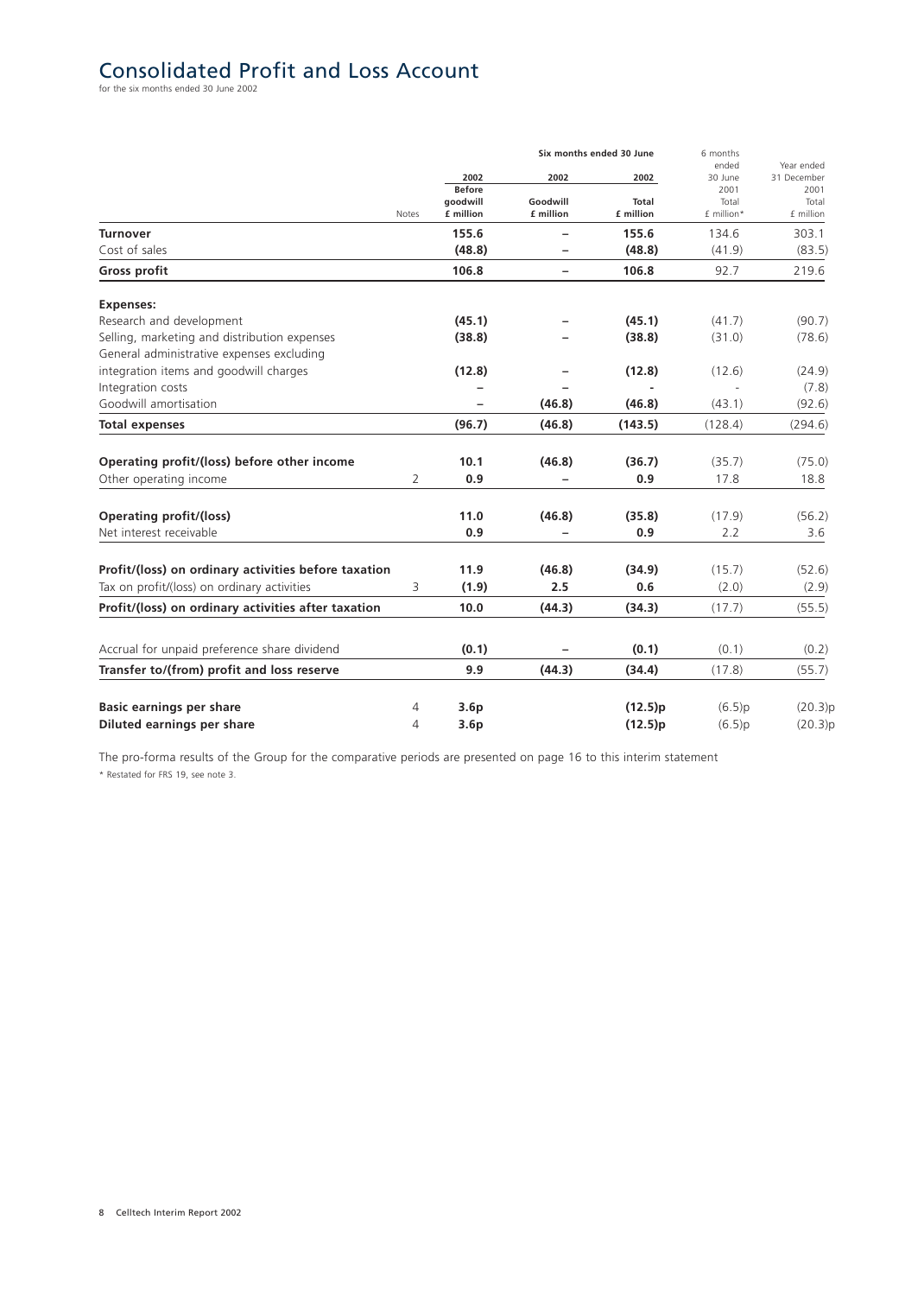## Consolidated Balance Sheet

as at 30 June 2002

|                                                 | Notes          | As at<br>30 June<br>2002<br>£ million | As at<br>30 June<br>2001<br>£ million* | As at<br>31 December<br>2001<br>£ million |
|-------------------------------------------------|----------------|---------------------------------------|----------------------------------------|-------------------------------------------|
| <b>Fixed assets</b>                             |                |                                       |                                        |                                           |
| Intangible assets                               |                | 452.8                                 | 500.5                                  | 498.3                                     |
| Tangible assets                                 |                | 98.8                                  | 99.3                                   | 103.5                                     |
| Investments                                     | 6              | 38.3                                  | 31.1                                   | 38.3                                      |
|                                                 |                | 589.9                                 | 630.9                                  | 640.1                                     |
| <b>Current assets</b>                           |                |                                       |                                        |                                           |
| Stocks                                          |                | 48.3                                  | 41.1                                   | 45.7                                      |
| Debtors                                         |                | 56.5                                  | 72.1                                   | 82.7                                      |
| Equity investments                              | $\overline{7}$ | 0.5                                   | 12.0                                   | 2.0                                       |
| Cash and liquid resources                       |                | 98.8                                  | 123.3                                  | 90.4                                      |
|                                                 |                | 204.1                                 | 248.5                                  | 220.8                                     |
| Creditors: amounts due within one year          | 8              | (96.8)                                | (107.9)                                | (119.2)                                   |
| Net current assets                              |                | 107.3                                 | 140.6                                  | 101.6                                     |
| <b>Total assets less current liabilities</b>    |                | 697.2                                 | 771.5                                  | 741.7                                     |
| Creditors: amounts due after more than one year | 8              | (43.7)                                | (43.8)                                 | (45.6)                                    |
| Provisions for liabilities and charges          | 9              | (71.3)                                | (69.7)                                 | (76.9)                                    |
| Net assets                                      |                | 582.2                                 | 658.0                                  | 619.2                                     |
| <b>Capital and reserves</b>                     |                |                                       |                                        |                                           |
| Called up share capital                         | 10             | 141.2                                 | 140.8                                  | 141.0                                     |
| Share premium account                           |                | 83.0                                  | 80.5                                   | 81.6                                      |
| Other reserves                                  |                | 621.3                                 | 621.0                                  | 621.2                                     |
| Profit and loss account                         |                | (263.3)                               | (184.3)                                | (224.6)                                   |
| Shareholders' funds                             |                | 582.2                                 | 658.0                                  | 619.2                                     |

\* Restated for FRS 19, see note 3.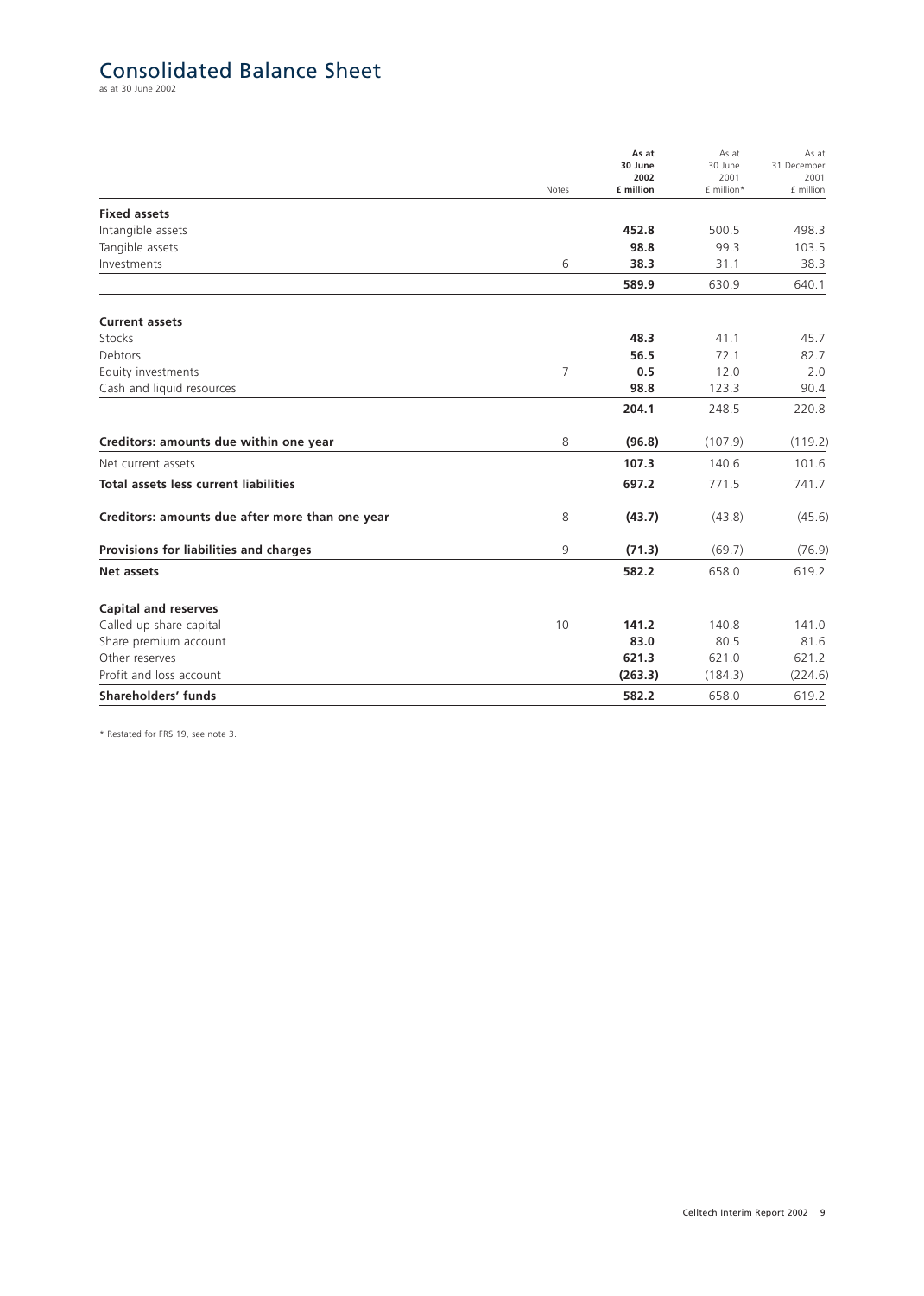# Consolidated Cash Flow Statement

|                                                                         | Notes | 6 months<br>ended<br>30 June<br>2002<br>£ million | 6 months<br>ended<br>30 June<br>2001<br>£ million | Year ended<br>31 December<br>2001<br>£ million |
|-------------------------------------------------------------------------|-------|---------------------------------------------------|---------------------------------------------------|------------------------------------------------|
| Cash inflow from operating activities                                   | a     | 16.5                                              | 19.7                                              | 38.7                                           |
| Returns on investments and servicing of finance                         |       |                                                   |                                                   |                                                |
| Net interest received                                                   |       |                                                   | 1.7                                               | 2.5                                            |
|                                                                         |       | 16.5                                              | 21.4                                              | 41.2                                           |
| <b>Taxation paid</b>                                                    |       | (0.9)                                             | (3.0)                                             | (4.3)                                          |
| <b>Taxation refunded</b>                                                |       | 0.2                                               | 13.0                                              | 13.0                                           |
| Taxation (outflow)/inflow                                               |       | (0.7)                                             | 10.0                                              | 8.7                                            |
| Capital expenditure and financial investment                            |       |                                                   |                                                   |                                                |
| Payments made to acquire fixed assets                                   |       | (6.2)                                             | (5.4)                                             | (16.1)                                         |
| Proceeds from sale of fixed assets                                      |       | 0.2                                               | 0.4                                               | 1.1                                            |
| Proceeds from disposal of investments                                   |       | 0.8                                               | 3.0                                               | 11.5                                           |
| Payments made to acquire intangible fixed assets                        |       | (1.3)                                             | $\overline{\phantom{0}}$                          | (11.8)                                         |
| Payments made to acquire fixed asset investments                        |       | $\overline{\phantom{0}}$                          | $\overline{\phantom{0}}$                          | (7.0)                                          |
| Other                                                                   |       |                                                   | 0.2                                               |                                                |
| Net cash outflow from capital expenditure and financial investment      |       | (6.5)                                             | (1.8)                                             | (22.3)                                         |
| Disposals and acquisitions of businesses                                |       |                                                   |                                                   |                                                |
| Deferred consideration                                                  |       |                                                   | (1.5)                                             | (1.5)                                          |
| Acquisition of Thiemann, less cash acquired                             |       |                                                   |                                                   | (26.2)                                         |
| Net proceeds from European asset sales                                  |       |                                                   | 1.5                                               | 3.0                                            |
| Cash funding in respect of businesses held for resale                   |       |                                                   | (3.4)                                             | (4.1)                                          |
| Proceeds from sale of business held for resale                          |       |                                                   | 15.3                                              | 15.3                                           |
| Net cash inflow/(outflow) from disposals and acquisitions of businesses |       |                                                   | 11.9                                              | (13.5)                                         |
| Net cash inflow before management of liquid resources and financing     |       | 9.3                                               | 41.5                                              | 14.1                                           |
| <b>Management of liquid resources</b>                                   |       | 11.7                                              | (14.6)                                            | (7.0)                                          |
| <b>Financing</b>                                                        |       |                                                   |                                                   |                                                |
| Receipts from issuing shares                                            |       | 1.6                                               | 3.7                                               | 5.0                                            |
| Capital element of finance lease rental payments                        |       | (0.2)                                             | (0.2)                                             | (1.3)                                          |
| Repayment of loan of acquired subsidiaries                              |       | $\equiv$                                          | $\overline{\phantom{0}}$                          | (5.4)                                          |
| Net cash inflow/(outflow) from financing                                |       | 1.4                                               | 3.5                                               | (1.7)                                          |
| Increase in cash in the period                                          | b     | 22.4                                              | 30.4                                              | 5.4                                            |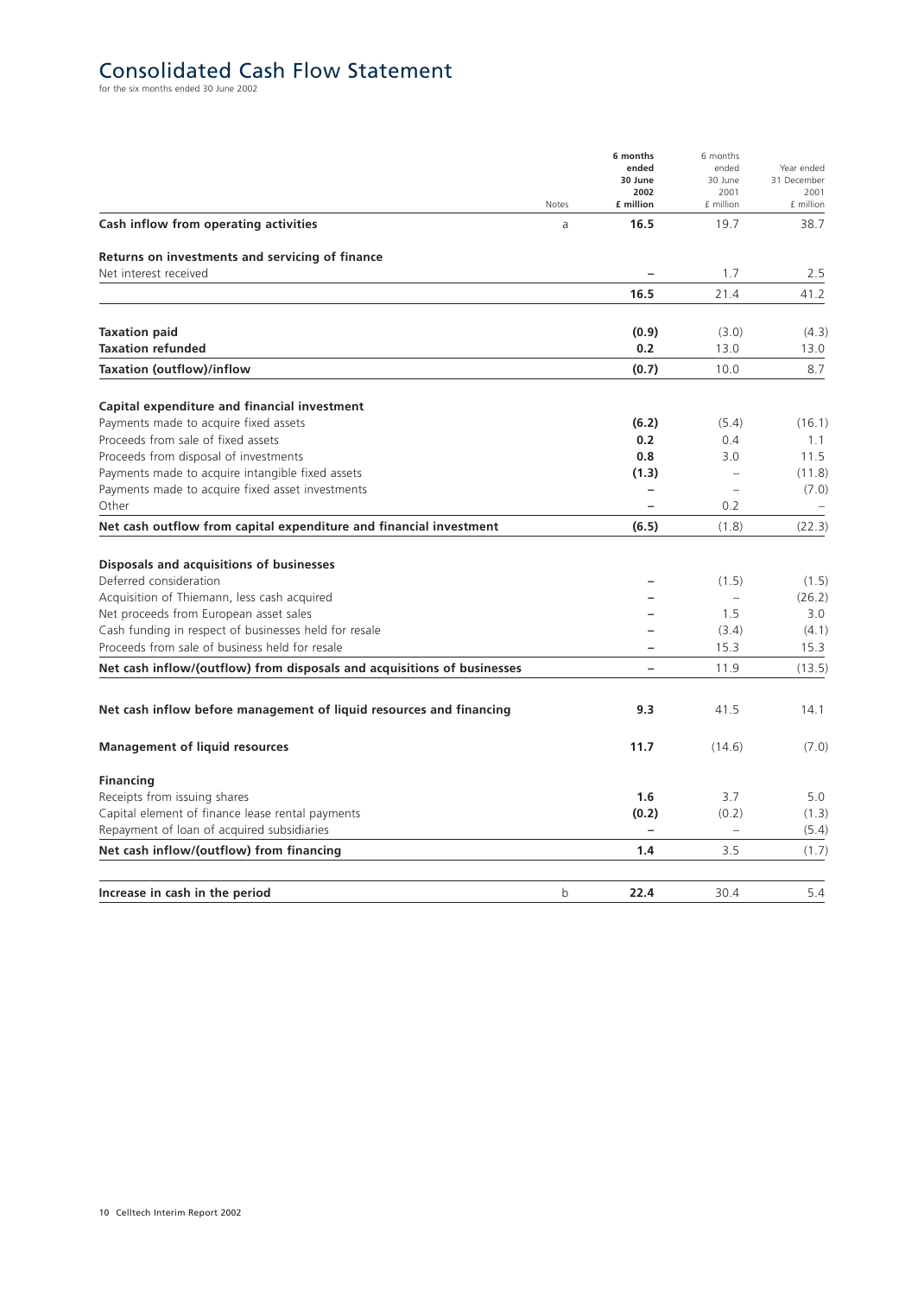# Notes to the Consolidated Cash Flow Statement for the six months ended 30 June 2002

### **(a) Net cash inflow from operating activities**

|                                                                    | 6 months  | 6 months  |             |
|--------------------------------------------------------------------|-----------|-----------|-------------|
|                                                                    | ended     | ended     | Year ended  |
|                                                                    | 30 June   | 30 June   | 31 December |
|                                                                    | 2002      | 2001      | 2001        |
|                                                                    | £ million | £ million | £ million   |
| Operating loss                                                     | (35.8)    | (17.9)    | (56.2)      |
| Integration                                                        |           |           | 7.8         |
| Operating loss before integration costs                            | (35.8)    | (17.9)    | (48.4)      |
| Amortisation                                                       | 46.8      | 43.1      | 92.6        |
| Depreciation                                                       | 7.0       | 6.6       | 12.6        |
| Increase in stocks                                                 | (4.0)     | (2.3)     | (5.5)       |
| Decrease/(increase) in debtors                                     | 25.7      | (7.9)     | (26.2)      |
| (Decrease)/increase in creditors                                   | (21.0)    | 1.7       | 20.5        |
| Net cash inflow from operating activities before integration costs | 18.7      | 23.3      | 45.6        |
| Outflow relating to integration costs                              | (2.2)     | (3.6)     | (6.9)       |
| Net cash inflow from operating activities                          | 16.5      | 19.7      | 38.7        |

### **(b) Reconciliation of net cash flow to movement in net funds**

|                                                        | 6 months<br>ended<br>30 June<br>2002<br>£ million | 6 months<br>ended<br>30 June<br>2001<br>£ million | Year ended<br>31 December<br>2001<br>£ million |
|--------------------------------------------------------|---------------------------------------------------|---------------------------------------------------|------------------------------------------------|
| Increase in cash in the period                         | 22.4                                              | 30.4                                              | 5.4                                            |
| Management of liquid resources                         | (11.7)                                            | 14.6                                              | 7.0                                            |
| Loans and finance leases acquired with subsidiaries    |                                                   |                                                   | (5.4)                                          |
| Loans and finance leases disposed with businesses sold |                                                   | 0.3                                               | 0.3                                            |
| Decrease in long term debt and finance leases          | 0.2                                               | 0.2                                               | 6.7                                            |
| Change in net funds                                    | 10.9                                              | 45.5                                              | 14.0                                           |
| Exchange differences                                   | (0.4)                                             | 0.1                                               | 0.5                                            |
| Movements in the period                                | 10.5                                              | 45.6                                              | 14.5                                           |
| Opening net funds                                      | 53.1                                              | 38.6                                              | 38.6                                           |
| <b>Closing net funds</b>                               | 63.6                                              | 84.2                                              | 53.1                                           |

### **(c) Analysis of net funds**

|                  | At                               |                          |                                    | At                           |
|------------------|----------------------------------|--------------------------|------------------------------------|------------------------------|
|                  | 31 December<br>2001<br>£ million | Cash flow<br>£ million   | Exchange<br>Movements<br>£ million | 30 June<br>2002<br>£ million |
| Cash             | 36.3                             | 22.4                     | (2.3)                              | 56.4                         |
| Liquid resources | 54.1                             | (11.7)                   | $\overline{\phantom{0}}$           | 42.4                         |
| Finance leases   | (2.8)                            | 0.2                      |                                    | (2.6)                        |
| Loans            | (34.5)                           | $\overline{\phantom{m}}$ | 1.9                                | (32.6)                       |
|                  | 53.1                             | 10.9                     | (0.4)                              | 63.6                         |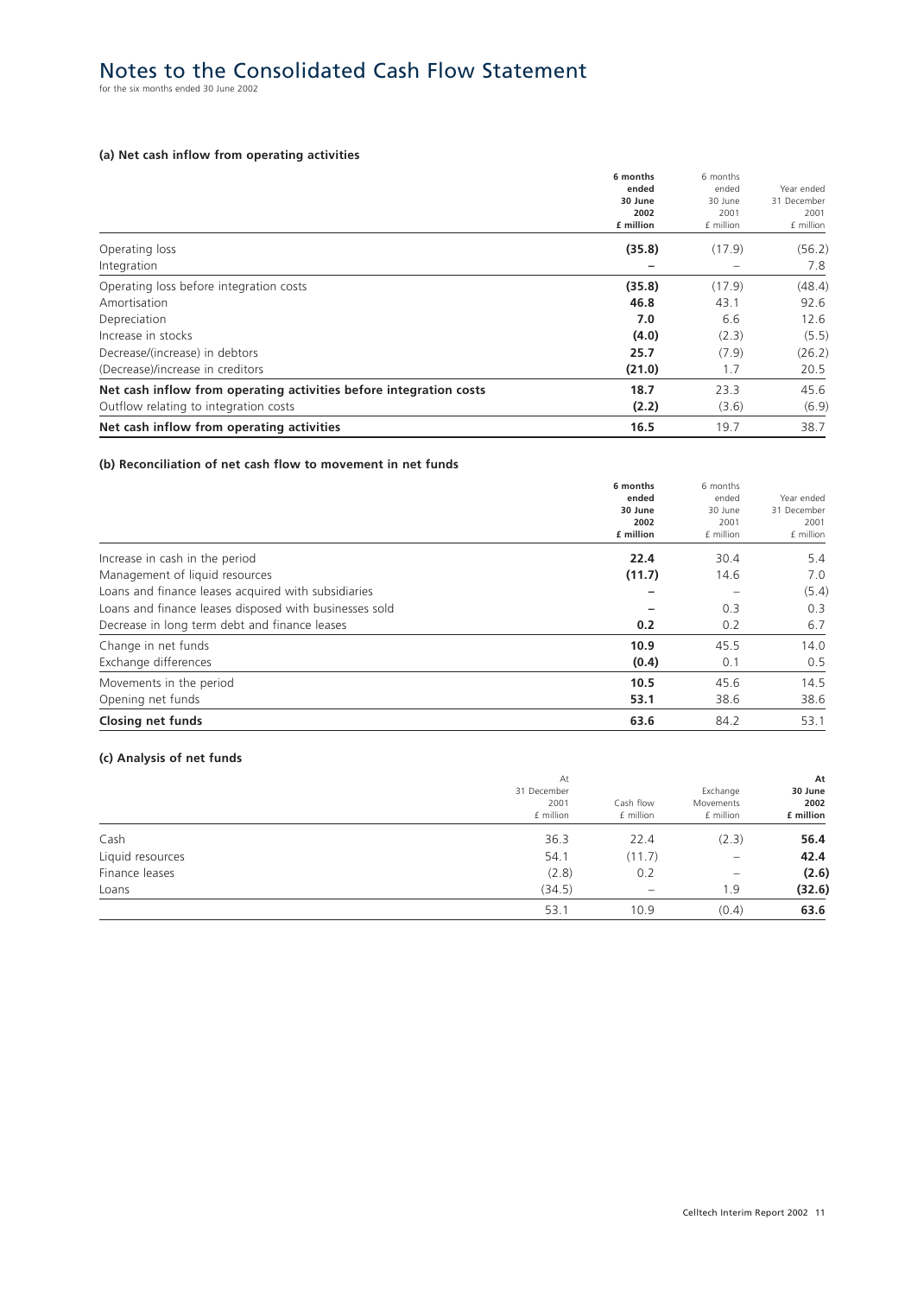# Consolidated Statement of Total Recognised Gains and Losses for the six months ended 30 June 2002

|                                                                               | 6 months<br>ended<br>30 June | 6 months<br>ended<br>30 June | Year ended<br>31 December |
|-------------------------------------------------------------------------------|------------------------------|------------------------------|---------------------------|
|                                                                               | 2002<br>£ million            | 2001<br>£ million*           | 2001<br>f million         |
| Consolidated loss for the period/year                                         | (34.3)                       | (17.7)                       | (55.5)                    |
| Exchange adjustments on retranslation of net assets of subsidiary undertaking | (4.4)                        | 2.6                          | 0.3                       |
| Total recognised losses for the period/year                                   | (38.7)                       | (15.1)                       | (55.2)                    |
| Prior year tax adjustment                                                     |                              | 5.0                          | 5.0                       |
| Total losses recognised since previous annual report                          | (38.7)                       | (10.1)                       | (50.2)                    |

\* Restated for FRS 19, see note 3

# Reconciliation of Movements in Shareholders' Funds

for the six months ended 30 June 2002

|                                                                                  | 6 months<br>ended<br>30 June<br>2002<br>£ million | 6 months<br>ended<br>30 June<br>2001<br>£ million | Year ended<br>31 December<br>2001<br>£ million |
|----------------------------------------------------------------------------------|---------------------------------------------------|---------------------------------------------------|------------------------------------------------|
| Shareholders' funds at start of period                                           | 619.2                                             | 669.4*                                            | 669.4*                                         |
| Total recognised losses for the period<br>Share capital issued (net of expenses) | (38.7)<br>1.7                                     | (15.1)<br>3.7                                     | (55.2)<br>5.0                                  |
| Net movement in shareholders' funds                                              | (37.0)                                            | (11.4)                                            | (50.2)                                         |
| Shareholders' funds at end of period                                             | 582.2                                             | 658.0                                             | 619.2                                          |

\* Originally £664.4 million before prior year adjustment of £5 million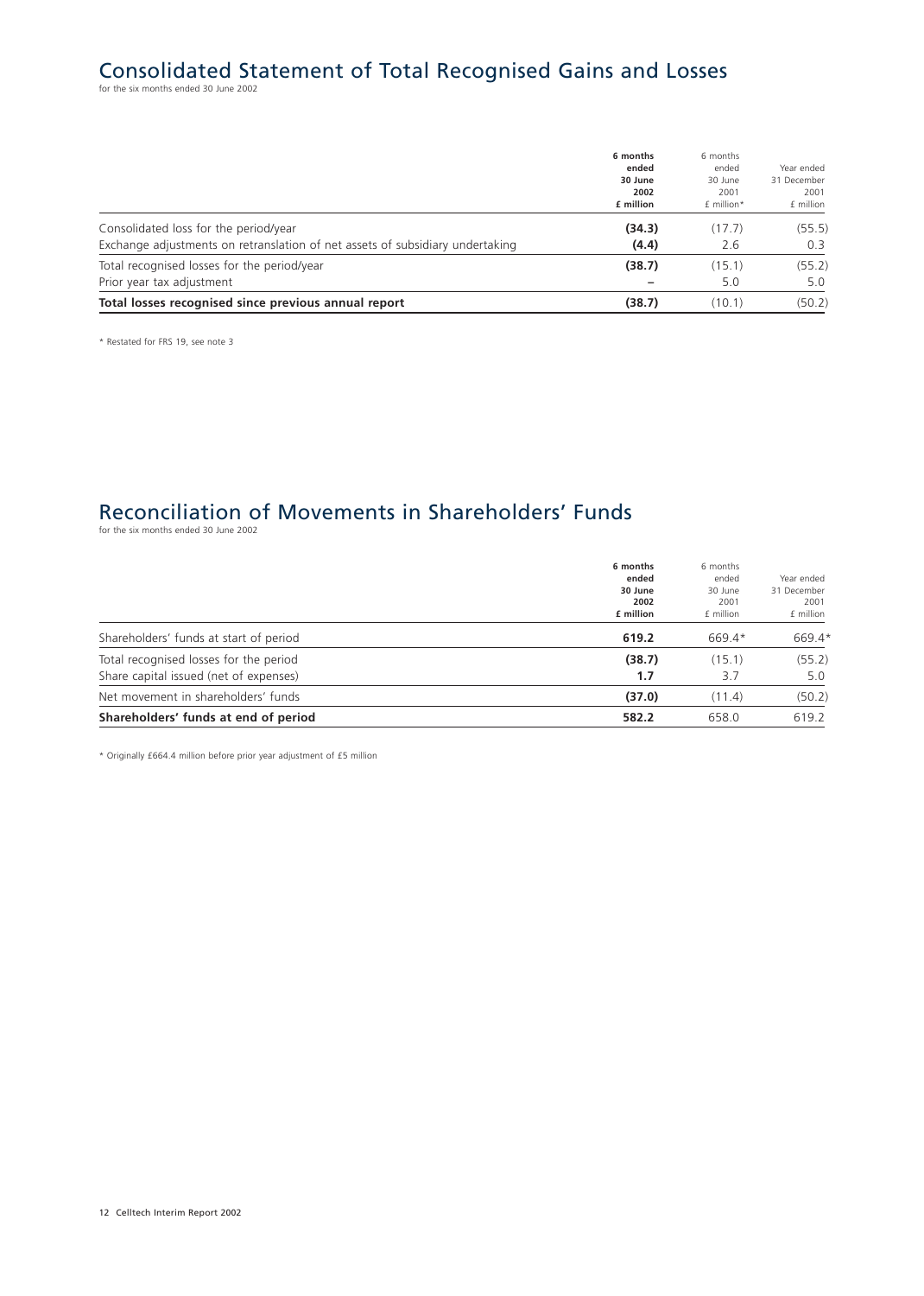for the six months ended 30 June 2002

### **1 Basis of preparation**

- (a) The financial information contained in this half year report has been prepared on the basis of the accounting policies set out in the Group's audited accounts for the year ended 31 December 2001.
- (b) The half year report was approved by the Board of Directors on 16 September 2002. The financial information for the six months ended 30 June 2002 is unaudited, but has been reviewed in accordance with Auditing Practices Board guidance by KPMG Audit Plc whose report is included on page 15.
- (c) The comparative figures for the financial year ended 31 December 2001 are not the Company's statutory accounts for that financial year. Those accounts have been reported on by the Company's auditors and delivered to the registrar of companies. The report of the auditors was unqualified and did not contain a statement under section 237(2) or (3) of the Companies Act 1985.
- (d) The Group does not publish financial information for its half year results under US generally accepted accounting principles.

### **2 Other operating income**

Other operating income is in respect of milestones of £1.6 million less a £0.7 million write off required in respect of the Group's equity investments (see note 7). The 30 June 2001 income of £17.8 million included £17.5 million of a non-refundable, non creditable payment from Pharmacia in respect of CDP 870.

#### **3 Taxation**

Taxation has been provided at a rate approximate to that estimated to apply for the 12 months to 31 December 2002. The charge includes federal and state taxes payable in the US and other overseas territories.

The Group adopted FRS 19 'Deferred Taxation' for the year ended 31 December 2001. The standard requires that a full provision is recognised for deferred tax liabilities including those in respect of goodwill on which tax benefits are obtained.

The adoption of this standard resulted in the recognition of an additional £15.3 million deferred tax liability on the acquisition of Medeva along with a £15.3 million goodwill asset.

The deferred tax liability will reverse over a three year period from the date Medeva was acquired, 26 January 2000. Consequently £5 million has now been taken as a credit in 2000 and the half year tax charge as presented last year has been credited with £2.6 million. The tax credit for the six months ended 30 June 2002 is £2.5 million.

### **4 Earnings per share**

### Basic

The calculation of earnings per share is based on the loss after taxation for the six months of £34.4 million (2001: loss £17.8 million) and the weighted average number of ordinary shares in issue of 275.2 million (2001: 274.3 million). In addition the basic earnings per share before goodwill amortisation, based upon a profit of £9.9 million, is provided.

#### Diluted

The diluted EPS for the six months ended 30 June 2002, before goodwill amortisation, calculated in accordance with FRS 14, is 3.6p. The numerator is £10 million which excludes the goodwill charge and related tax of £44.3 million. The weighted average number of shares used for the dilution calculation is 278.2 million. No other diluted EPS numbers have been calculated, since the effect of an increase in ordinary shares would be anti-dilutive.

### **5 Exchange rates**

The Group uses the average exchange rates prevailing during the period to translate the results of overseas subsidiary undertakings and the period-end rates to translate the net assets of those undertakings. The currency which most influences the Group's results is the US dollar and the relevant exchange rates are as follows:

| US\$/Sterling  | 30 June<br>2002 | 30 June<br>2001 |
|----------------|-----------------|-----------------|
| Period average | 1.45            | .44             |
| Period end     | 1.53            | .42             |

### **6 Fixed asset investments**

Investments include two five year convertible loan notes issued by PowderJect Pharmaceuticals plc, one for £25 million issued on 2 October 2000 and a second for £6 million issued on 30 March 2001. These were issued at par, pay interest half yearly at 4% per annum and have a cash yield to maturity of 7%. Interest is being accrued and credited in the profit and loss account at the 7% rate. Alternatively the loan notes convert into PowderJect ordinary shares at a price of £7.19.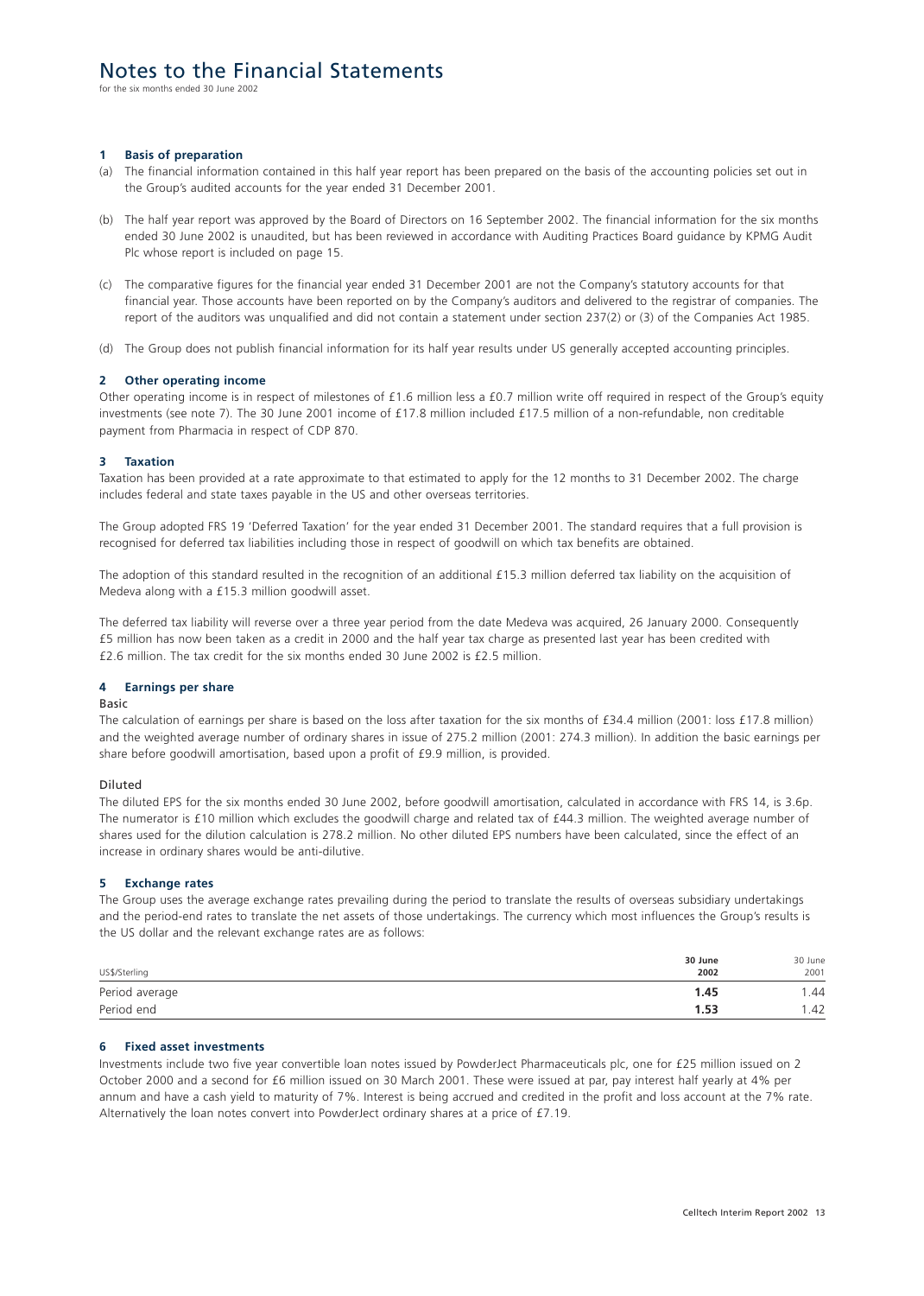continued

### **7 Equity investments**

Equity investments are valued at the lower of cost and net realisable value. As at 30 June 2002 equity investments comprised an investment in Targeted Genetics Corporation of 692,500 shares with a market value of £0.5 million.

207,500 shares in Matrix Pharmaceuticals Inc. and 244,500 shares in Targeted Genetics Corporation were disposed of in the six months to 30 June 2002. This disposal generated cash of £0.8 million. In total a £0.7 million charge has been recorded within Other income to take account of the disposals made and to write down the remaining holding to market value.

### **8 Creditors**

At 30 June 2002, the Group had recorded the following liabilities:

|                                     | Current<br>As at<br>30 June<br>2002<br>£ million | Long-term                             | Current<br>As at<br>31 December<br>2001<br>£ million | Long-term<br>As at<br>31 December<br>2001<br>£ million |
|-------------------------------------|--------------------------------------------------|---------------------------------------|------------------------------------------------------|--------------------------------------------------------|
|                                     |                                                  | As at<br>30 June<br>2002<br>£ million |                                                      |                                                        |
|                                     |                                                  |                                       |                                                      |                                                        |
|                                     |                                                  |                                       |                                                      |                                                        |
|                                     |                                                  |                                       |                                                      |                                                        |
| Loan                                |                                                  | 32.6                                  |                                                      | 34.5                                                   |
| Trade creditors, accruals and other | 92.2                                             | 3.8                                   | 116.0                                                | 4.0                                                    |
| Corporation taxes                   | 3.5                                              | -                                     | 1.7                                                  |                                                        |
| Deferred consideration              |                                                  | 5.8                                   |                                                      | 5.8                                                    |
| Finance leases                      | 1.1                                              | 1.5                                   | 1.5                                                  | 1.3                                                    |
|                                     | 96.8                                             | 43.7                                  | 119.2                                                | 45.6                                                   |

### **9 Provisions for liabilities and charges**

| At 30 June 2002                  | 60.6                      | 9.2                      |                                    | 71.3                |
|----------------------------------|---------------------------|--------------------------|------------------------------------|---------------------|
| (Utilisation)/movement in period | (4.9)                     | (2.2)                    | 15                                 | (5.6)               |
| Balance at 1 January 2002        | 65.5                      | 11.4                     |                                    | 76.9                |
|                                  | Deferred tax<br>£ million | Integration<br>£ million | Non-Insured<br>Claims<br>£ million | Total<br>.f million |

#### **10 Called up share capital**

There were 275.4 million Ordinary shares of 50p each and 3.5 million convertible redeemable cumulative preference shares of £1 each in issue at 30 June 2002.

#### **11 Contingent liabilities**

Group contingent liabilities in relation to litigation concerning Ionamin and self insurance in relation to methylphenidate were disclosed in the financial statements for the year ended 31 December 2001. Since the publication of the financial statements for the year ended 31 December 2001, the significant changes to these matters have been as follows:

(a) Ionamin

Although a small number of additional cases have been brought since the publication of the financial statements on 11 March 2002, the number of cases dismissed and pending dismissal has increased at a higher rate. The significant changes in this litigation since March 2002 have been as follows (all numbers approximate): an additional 2,750 have been dismissed without payment of any sums by way of damages or costs to third parties (bringing the total dismissed without liability to 5,500) and dismissals of approximately 200 are pending. This leaves a total of approximately 300 cases that have neither been dismissed nor are pending dismissal as of August 2002 (compared to 650 such cases at 11 March 2002).

(b) Self Insurance

Since 20 September 2001 the Group has been required to increase its levels of self insurance in respect of methylphenidate. Accordingly the Group has decided to retain a level of self insurance of up to £10 million, to establish its own captive insurer and to enter into alternative financing arrangements in respect of an additional £40 million. No methylphenidate claims have been received since 20 September 2001.

In respect of the captive insurer the Group has recognised a provision of £1.5 million for exposures on potential non-insured claims in existence as at 30 June 2002.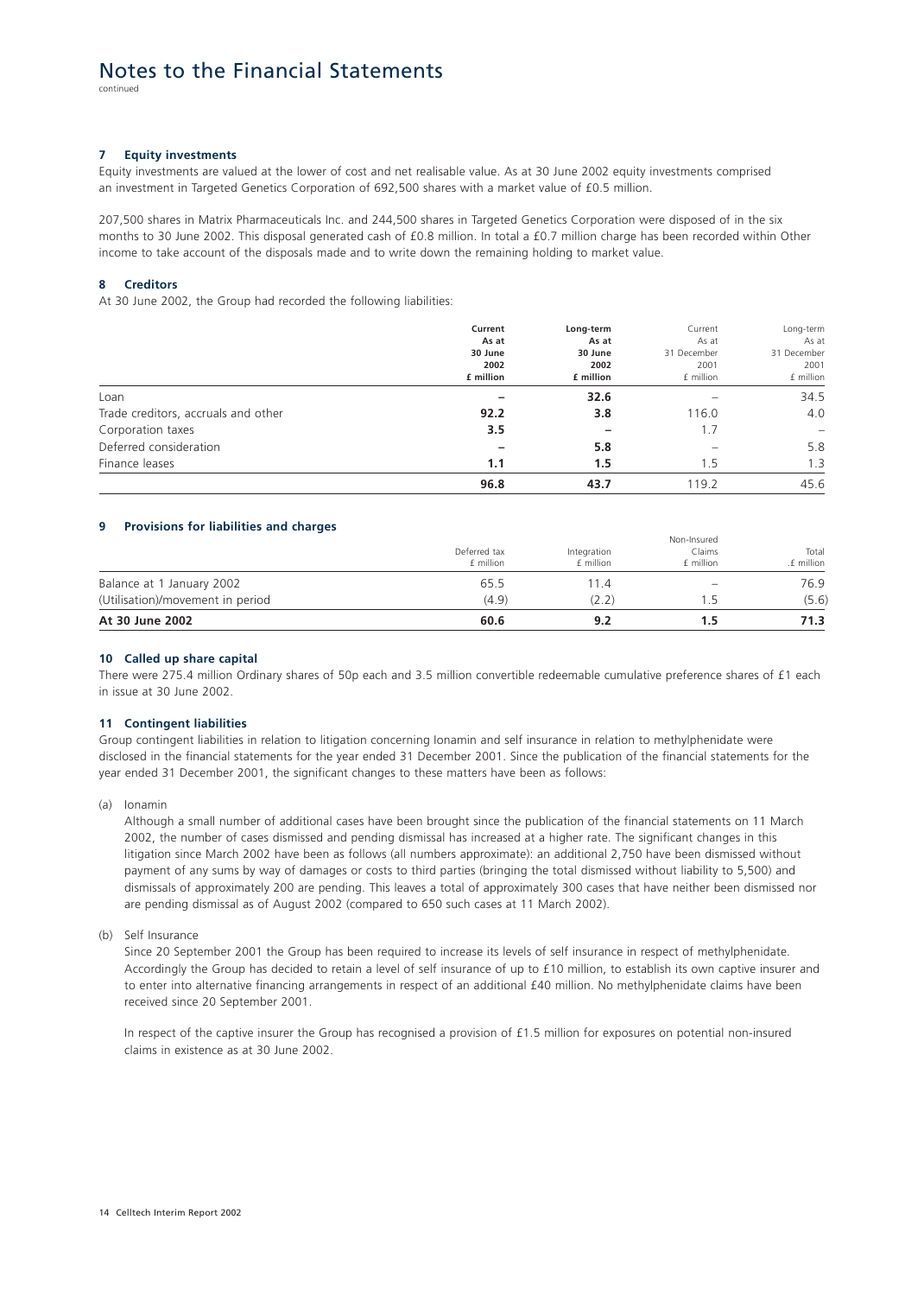# Independent Review Report by KPMG Audit plc to Celltech Group plc

### **Introduction**

We have been instructed by the company to review the financial information set out on pages 8 to 14 and we have read the other information contained in the interim report and considered whether it contains any apparent misstatements or material inconsistencies with the financial information.

#### **Directors' responsibilities**

The interim report, including the financial information contained therein, is the responsibility of, and has been approved by, the directors. The Listing Rules of the Financial Services Authority require that the accounting policies and presentation applied to the interim figures should be consistent with those applied in preparing the preceding annual accounts except where they are to be changed in the next annual accounts in which case any changes, and the reasons for them, are to be disclosed.

### **Review work performed**

We conducted our review in accordance with guidance contained in Bulletin 1999/4: Review of interim financial information issued by the Auditing Practices Board. A review consists principally of making enquiries of group management and applying analytical procedures to the financial information and underlying financial data and, based thereon, assessing whether the accounting policies and presentation have been consistently applied unless otherwise disclosed. A review is substantially less in scope than an audit performed in accordance with Auditing Standards and therefore provides a lower level of assurance than an audit. Accordingly we do not express an audit opinion on the financial information.

### **Review conclusion**

On the basis of our review we are not aware of any material modifications that should be made to the financial information as presented for the six months ended 30 June 2002.

KPMG Audit Plc Chartered Accountants London 16 September 2002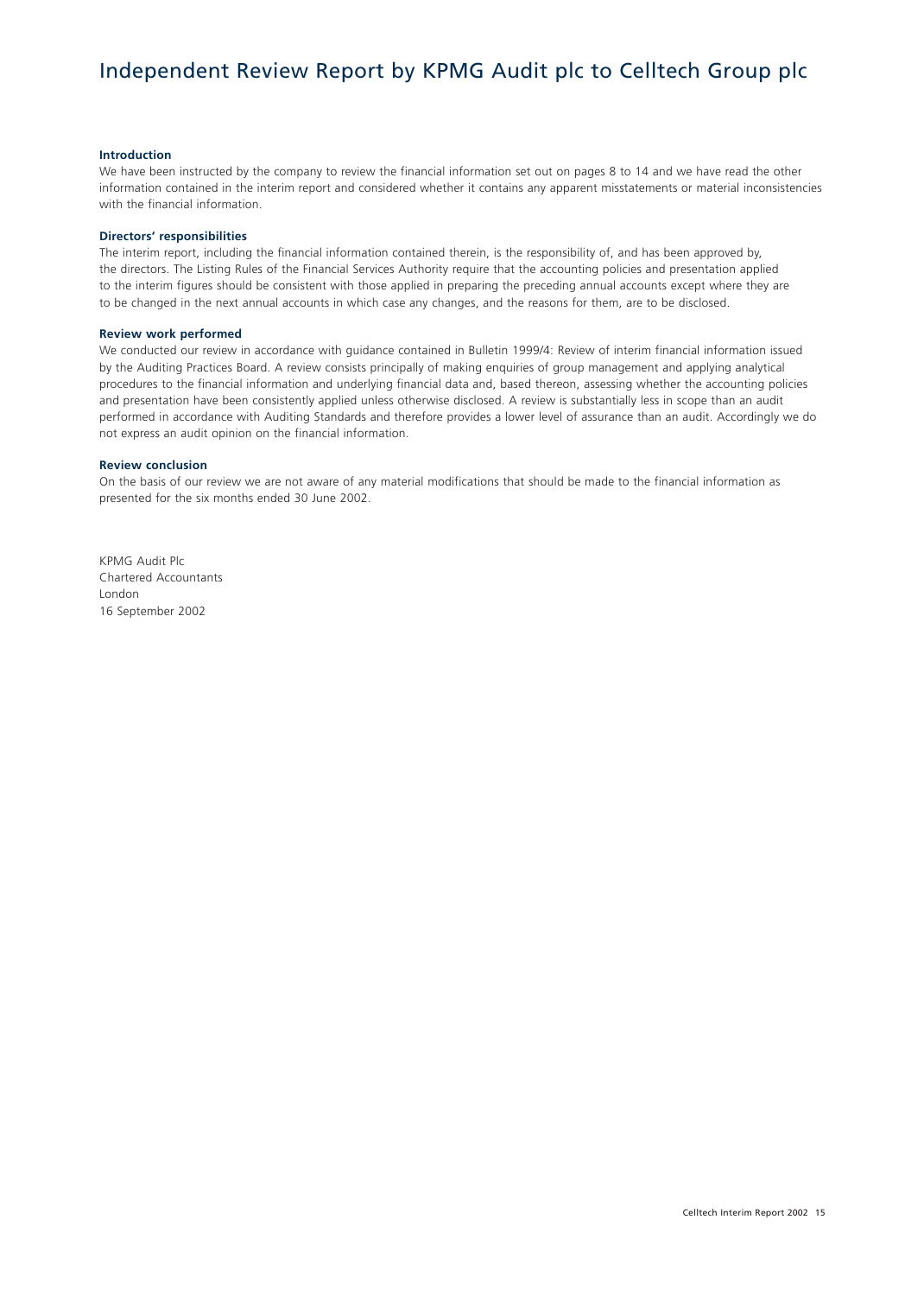# Pro-forma Financial Statements for Celltech Group

Celltech acquired Medeva on 26 January 2000. The pro-forma financial statements of Celltech Group set out below detail the performance as though the entities had been merged for the entire period, excluding restructuring costs and goodwill amortisation.

|                                        | 6 months ended<br>30 June 2002<br>£ million | 6 months ended<br>30 June 2001<br>£ million | 6 months ended<br>30 June 2000<br>£ million | Year ended<br>31 December 2001<br>£ million |
|----------------------------------------|---------------------------------------------|---------------------------------------------|---------------------------------------------|---------------------------------------------|
| <b>Turnover</b>                        | 155.6                                       | 134.6                                       | 114.5                                       | 303.1                                       |
| Cost of sales                          | (48.8)                                      | (41.9)                                      | (33.7)                                      | (83.5)                                      |
| Gross profit                           | 106.8                                       | 92.7                                        | 80.8                                        | 219.6                                       |
| Investment in research and development | (45.1)                                      | (41.7)                                      | (35.9)                                      | (90.7)                                      |
| Sales, marketing and distribution      | (38.8)                                      | (31.0)                                      | (25.0)                                      | (78.6)                                      |
| Corporate and general administrative   | (12.8)                                      | (12.6)                                      | (14.6)                                      | (24.9)                                      |
| <b>Total expenses</b>                  | (96.7)                                      | (85.3)                                      | (75.5)                                      | (194.2)                                     |
| Operating profit before other income   | 10.1                                        | 7.4                                         | 5.3                                         | 25.4                                        |
| Other operating income                 | 0.9                                         | 17.8                                        | 4.1                                         | 18.8                                        |
| <b>Operating profit</b>                | 11.0                                        | 25.2                                        | 9.4                                         | 44.2                                        |
| Net interest receivable                | 0.9                                         | 2.2                                         | 0.7                                         | 3.6                                         |
| Profit before tax                      | 11.9                                        | 27.4                                        | 10.1                                        | 47.8                                        |
| Taxation                               | (1.9)                                       | (4.6)                                       | (1.4)                                       | (8.1)                                       |
| Profit after tax                       | 10.0                                        | 22.8                                        | 8.7                                         | 39.7                                        |
| <b>Basic Earnings per share</b>        | 3.6 <sub>p</sub>                            | 8.3p                                        | 3.4p                                        | 14.4p                                       |